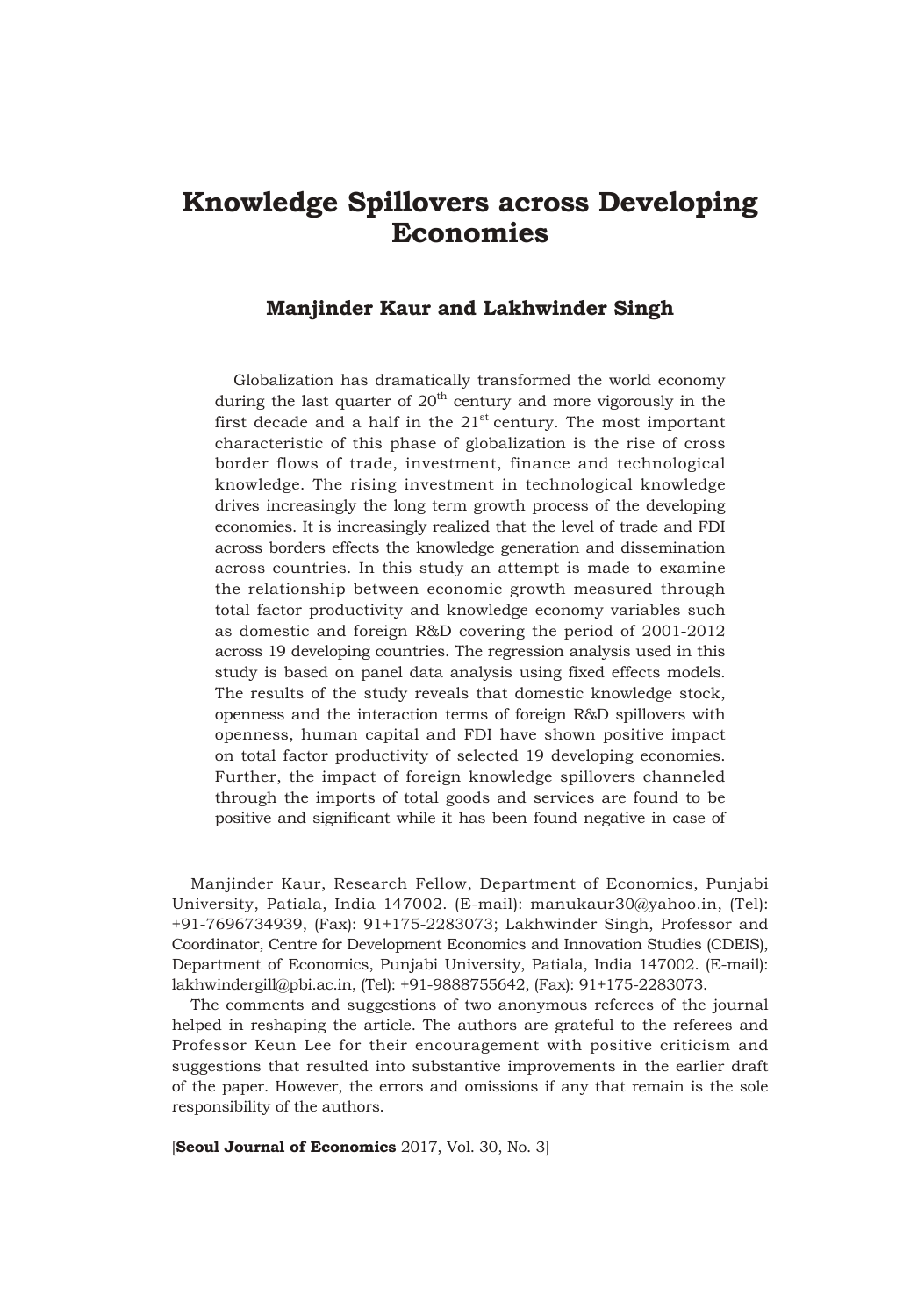capital goods. An important policy implication that results from this analysis is that the higher level of human capital and international trade results into higher level of productivity growth via knowledge spillovers.

*Keywords*: Domestic R&D Spillovers, Foreign Spillovers, Trade, Technological Capabilities

*JEL Classification*: O3, O4, O32, F14

### **I. Introduction**

The evolution of the global economy shows that the application of knowledge has played a key role in shaping the trends and patterns of development. The recent phase of globalization and transformation of the global economy has increasingly integrated developing economies with the industrially advanced economies through facilitating the greater flow of trade, knowledge, foreign investment and finance. Among the indirect effects, the knowledge spillovers seem to be the most significant and important source of economic growth (Coe, and Helpman 1995). The endogenous growth theory developed by Romer (1990) and Lucas (1988) underlined the importance of externalities in terms of realizing increasing returns to scale. Both the authors had in fact emphasized more on the basic investment in R&D for generation of new knowledge (Romer 1986) and investment in human capital for raising the level of productivity (Lucas 1988). However, the underlined factor for realizing increasing returns to scale is externalities (spillovers) from R&D and skill formation.

The emergence of endogenous growth theories triggered huge empirical literature to examine the existence of knowledge spillovers across countries and the channels that transmits it (Coe, and Helpman 1995; Coe *et al.* 1997; Keller 2004; Evenson, and Singh 1997; Singh 2004). The early studies on international R&D/knowledge spillovers have shown high degree of presence of spillovers for achieving sustained economic growth in the advanced countries of the world. Coe *at al.* (1997) while extending the scope of their study to developing countries have argued that even greater role of advanced countries R&D investment that generates spillover effects in the development process of the developing countries. These kinds of new developments were critically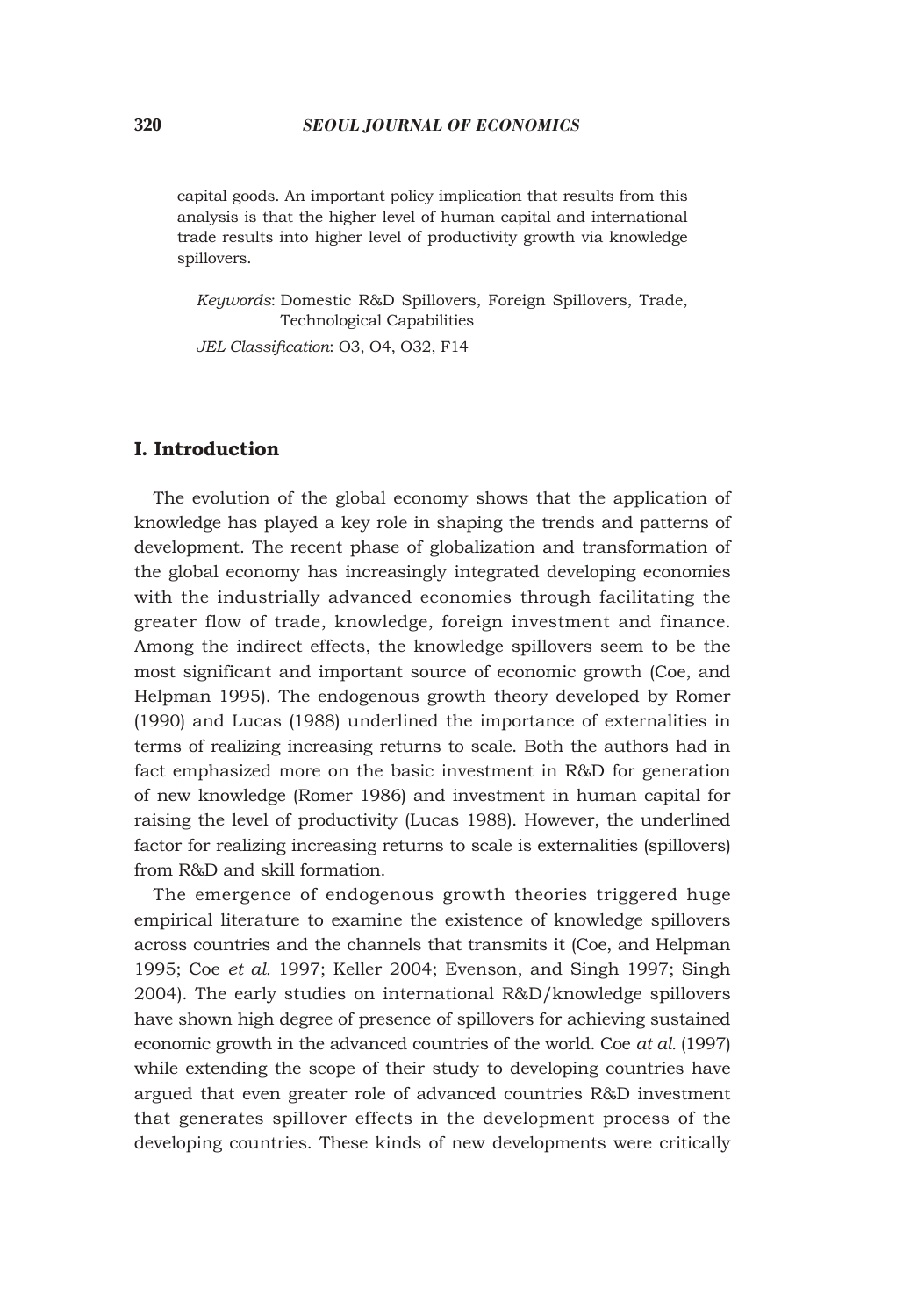examined by the scholars on two grounds: one the trade was chosen as the only channel of transmission of international R&D spillovers (Keller 1998), and two, the capability to receive knowledge spillovers among the developing countries was completely ignored (Evenson, and Singh 1997; Singh 2004).

As the presence of foreign direct investment was increasingly being felt in the developing countries, several studies argued (Amann, and Virmani 2014) that the rise of long-run total factor productivity of the developing countries is mainly influenced by the channels of R&D spillovers, that is, the outward foreign direct investment and inward foreign investment. Another study, while assessing the role of R&D intensity and five knowledge diffusion channels in augmenting the productivity of manufacturing firms in Turkey over the period 2003- 07 reveals that 1 per cent increase in in-house R&D leads to 0.3 per cent increase in labor productivity across the firms. In addition to that regarding the five knowledge diffusion channels, it has been found out that R&D spillovers tend to have negative impact on productivity of firms having low technological capabilities as compared to firms having high technological capabilities. Thus, highlighting the prominence of country's own technological capability and absorptive capacity in the form of human capital, it is emphasized that domestic capabilities help in getting the advantage of foreign knowledge spillovers. On the other hand, impact of foreign ownership shares and technology licensing tends to have positive contribution in augmenting firms' productivity but impact of international trade has remained non-significant (Ulku, and Pamukcu 2015).

The technological catch-up literature has also examined and provided substantial evidence of the presence of international knowledge spillovers through patent citations and its impact on developing short cycle technological capabilities that determine the long run growth and sustainability of the developing countries (Lee 2013). From the foregoing literature, it is safely concluded that there are several channels through which knowledge spillovers effects economic growth process of the developing countries. As seen through the literature each study emphasized on a particular channel of transmission of knowledge spillovers. Therefore, it is difficult to know which channel of transmission is more effective among the developing countries. To fill this gap, this study tries to test alternative channels and national capabilities to catch up the knowledge spillovers by the developing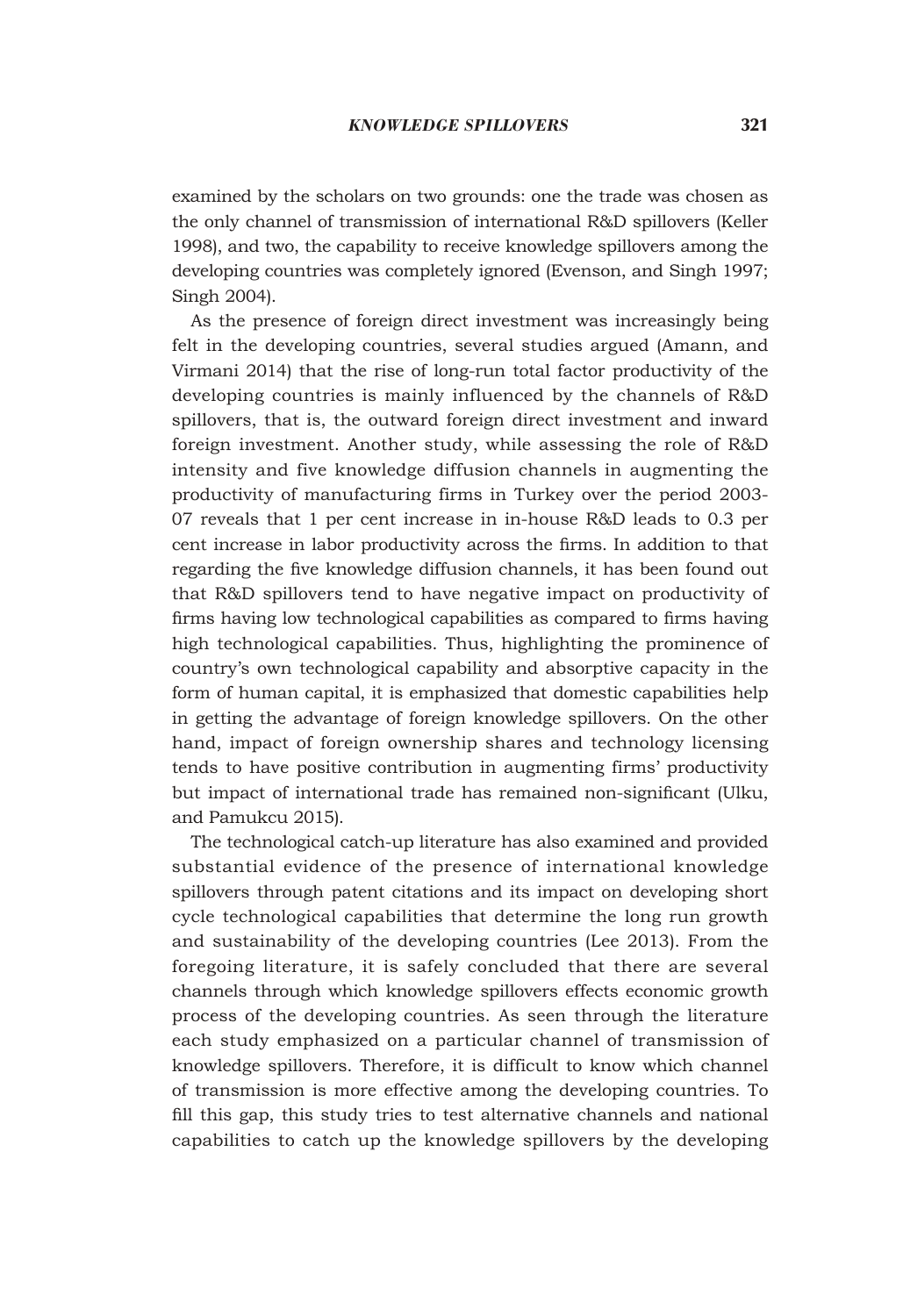countries. An attempt is made in this study to empirically verify the degree of knowledge spillovers transmitted from the technologically advanced countries to the selected 19 developing countries who have sufficiently developed technological capabilities. It is pertinent to point out here that this study also covers the period of fast phase of globalization which is most important for policy makers and academics alike to know about the extent of knowledge spillovers and most effective channels that transmits it. Thus, the claim of this study is that it is successfully able to provide both.

The rest of the paper is organized in four sections. The second section provides theoretical and empirical review of literature. The third section describes the data base and also develops econometric model. The empirical evidence and analysis is presented in section four. Summary and conclusions are presented in the last section.

### **II. Theoretical and Empirical Review of Literature**

From Neoclassical to endogenous growth models, there has been a drastic shift in the literature on the sources of economic growth. As in case of former, economic growth has been assumed to be spurred by capital accumulation while considering the technological progress as an exogenous process, whereas in the case of latter *i.e*., endogenous growth models, the underlying force behind the technological progress and economic growth is assumed to be commercially oriented innovative efforts responding to the various economic incentives (Romer 1990; Grossman, and Helpman 1991). But, it has been widely noticed that a considerable share of these innovative activities are concentrated in only a handful of rich countries while the developing countries are lagging far behind in this arena. Thus, the pattern of worldwide technical change is largely getting determined by international technology diffusion (Keller 2004) which results in the growing integration and interdependence among developed and developing economies.

To study the impact of this phenomenon on economic growth and productivity, a number of the studies have been conducted so far by taking the different channels for the transmission of these spillovers especially arising from innovative and technological activities undertaken in developed or advanced economies. Thus, in this section we have very briefly included the glimpses of literature relating to these knowledge or technological spillovers and their consequent impact on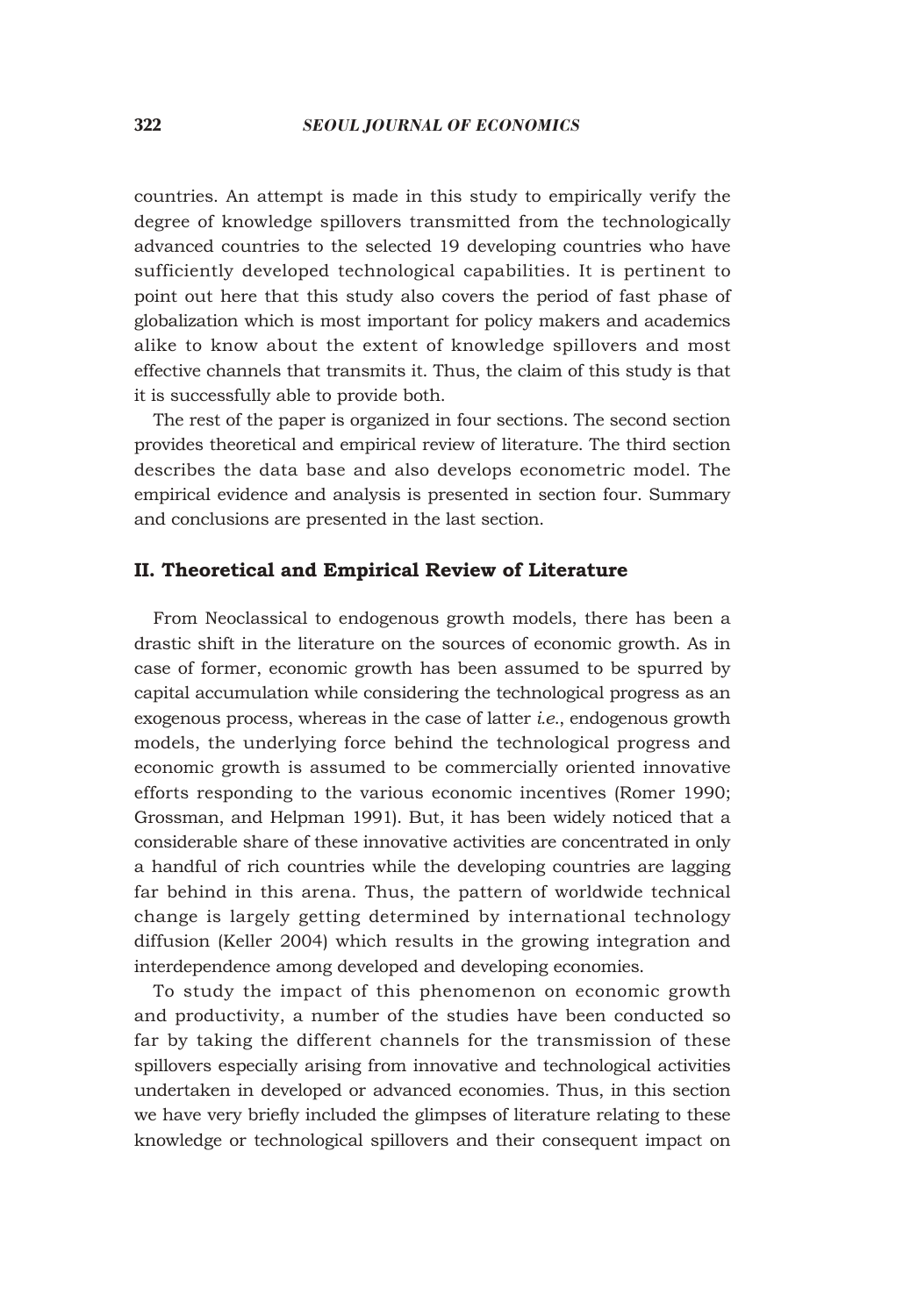productivity and growth across various economies. As, there exist a number of different channels for the diffusion of these knowledge or technological spillovers, we have classified the different studies on the basis of the channels they have included in their studies.

#### *A. Foreign R&D Capital Stock*

A pioneering empirical study in this context was conducted by Coe, and Helpman (1995) to assess the impact of domestic as well as foreign R&D capital stock on country's productivity level by using the dataset of 21 OECD economies plus Israel from 1971-90 and found out the positive and significant impact of domestic as well as foreign R&D spillovers on total factor productivity. This study initiated a debate and was extended by other researchers by including the other significant channels of spillovers rather than relying only upon foreign trade as a source of diffusion of technology. Another study conducted by Basant, and Fikkert (1996) by using the dataset of Indian firms have found out the high and statistically significant private returns to technology purchase as compared to private returns from firms' own R&D expenditure. Similarly, another study examining the channels through which less developed countries (LDCs) can realize positive spillovers from interacting with industrialized countries found out that the foreign R&D and FDI stock results into positive spillovers in Latin America, while machinery and equipment imports create spillovers in Southeast Asia (Dimmerman 2003).

### *B. Trade*

Trade has been regarded as an engine of economic growth (Joseph 2013). Bringing into prominence the significance of international growth linkages while determining the factors behind long-run economic growth Singh (2001) have enlarged the scope of Coe, and Helpman (1995) study by including the imports from the leader country and also its interaction with foreign R&D capital stock as another significant channels for the diffusion of international R&D spillovers on productivity level by taking the case of 11 Asian economies over the period of 1970-93. The findings from this study have supported the positive role of international R&D spillovers for productivity growth across this sample. However, import alone has not represented any significant spillovers effect but its interaction with foreign R&D stock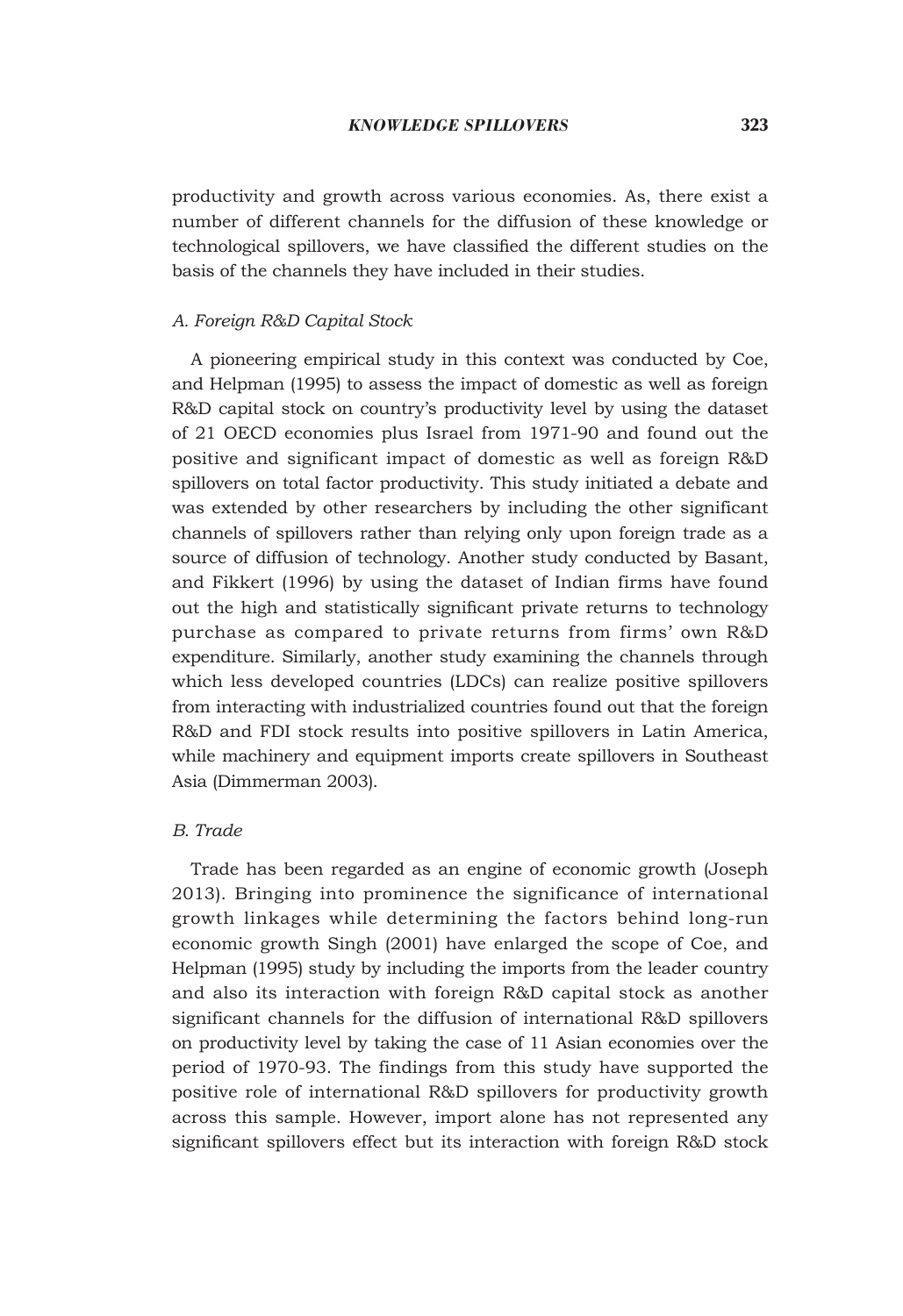have casted the positive role in augmenting the level of TFP. In the similar vein, Engelbrecht (1997) have also provided the empirical support for the existence of large R&D spillovers and the significance of trade as a conduit for their propagation. Further, Coe *et al.* (1997) in his subsequent study, while establishing the positive role of domestic and international R&D stocks in enhancing productivity has also recognized the trade as a major transformation mechanism. Realizing the beneficial impact of trade in boosting the productivity of an economy, the study also confirmed this notion by adding the empirical evidence of developing economies other than newly industrialized economies (NIEs) in which amplifying the imports of manufactures by 5% points of GDP resulted into enhancement of output by 6.5 percent in the long run. Following this study, Kao *et al.* (1999) have also cited that impact of foreign spillover on TFP is determined by the extent of trade of economies with other economies. Thus, openness of the economies is also a major determinant for augmenting foreign R&D spillovers. Frantzen (2000) while estimating the relationship between business sector TFP and domestic R&D efforts across the OECD countries during the time period of 1961-1991 has found out the strong positive influence of international technological diffusion on TFP than that of domestic R&D. Singh (2004) in his another study while assessing the impact of foreign R&D spillovers, by taking the data of 28 industries of South Korea over the time period of 1970-2000 has also brought into prominence potential role of trade in augmenting the impact of foreign spillovers as compared to the technology matrix. Thus, innovation and trade are two important carriers of technological spillovers for developing economies to catch-up with developed ones (Madden *et al.* 2001). A recent study conducted in this context by Ang, and Madsen (2013) while assessing the impact of the stocks of knowledge and international knowledge spillover across six Asian miracle economies on their TFP by taking the imports, exports, inward FDI, flow of patents between countries, geographical prosperity and the general channel as the transmission mechanisms have found the import channel and general channel as the most significant channel of knowledge spillovers for Asian miracle economies.

#### *C. Foreign Direct Investment (FDI)*

Although, trade has been considered as the most significant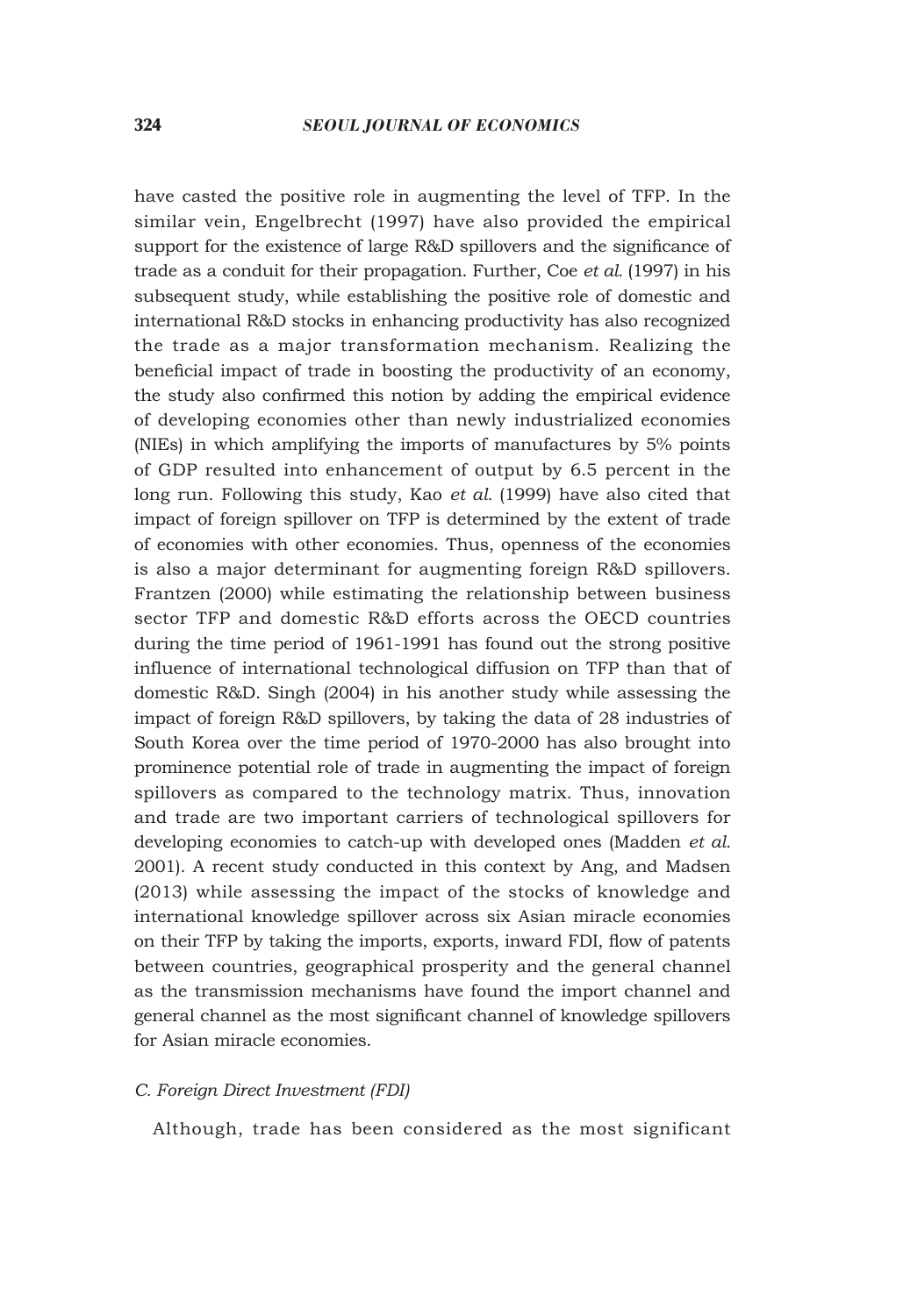channel for the diffusion of technology spillovers across countries, but after 1991 reforms, there has been a large rise in the inflow of FDI in developing economies (Gill, and Singh 2012), thus it has become an another potential channel for technology transfer. Therefore, a number of studies have been conducted to ascertain the role of FDI as a channel of technology spillovers across economies. Comparing the two different trade regimes *i.e.*, inward and outward oriented in case of Uruguay, where under the former approach, the foreign firms were required to bring with them new technology and also have to focus on the development of local market but in the case of latter, these foreign firms have started exploiting the human capital and skills of the host country, they are no longer engaged in such operations based on new production technologies that can be easily imitated or adopted by local forms. Thus, there exists no evidence of productivity spillovers from the operations of these more outward-oriented MNCs to locally owned (Kokko *et al.* 2001). A study conducted by taking the firm level data of Japanese manufacturing industries has found out the positive impact of R&D stock of foreign owned firms in enhancing the productivity of domestic firms while the effect of capital stocks of foreign firms are found to be absent (Todo 2006). Similarly, while examining the efficiency of three channels of R&D spillovers in case of 21 OECD economies plus Israel from 1981-1991, bilateral trade and information technology have remained as the most significant channels for international R&D spillovers, but the impact of FDI has been found to be very mild (Zhu, and Jeon 2007). Reviewing the possible sources of FDI induced spillovers and then evaluating its empirical evidence on productivity, wages and exports spillovers in developing, developed and transitional economies have revealed that there exists no clear evidence that domestic firms always and unambiguously gain from the presence of MNEs (Gorg, and Greenaway 2004).

### *D. Geographic Effects on International Technology Diffusion*

Assessing the impact of geographic and spatial factors of international technology diffusion, Branstetter (2001) while estimating the relative impact of international knowledge spillovers on innovation and productivity by using data at the firm level from US and Japan for the period 1985-1989 and 1983-89 have found out the strong evidence of intra-national knowledge spillovers as compared to international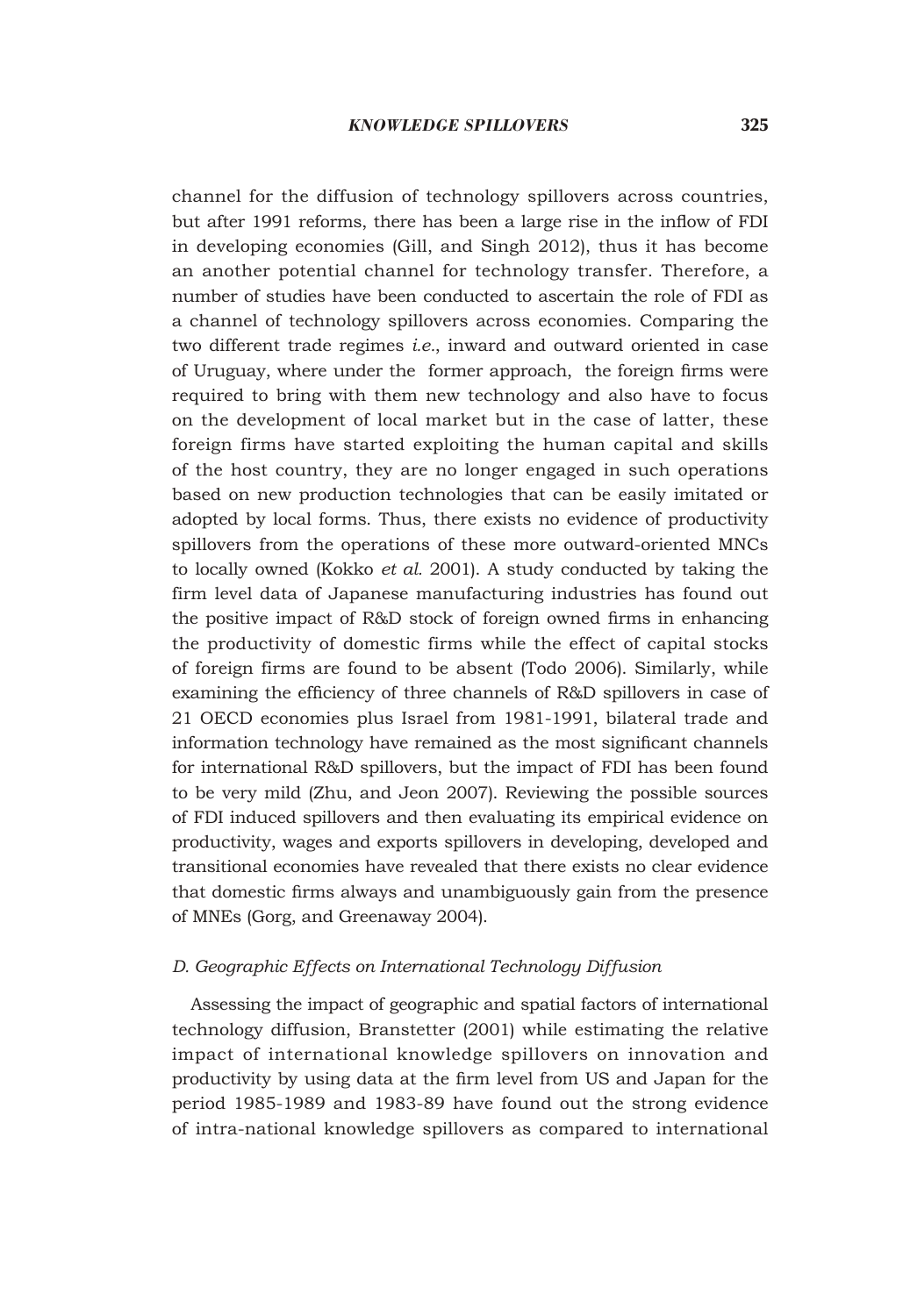spillovers. The underlying reason behind it is that weak knowledge flows and strong rivalry results into negative foreign R&D spillovers. Similarly, Bottazzi, and Peri (2003) in their paper have made an attempt to identify and estimate of research externalities in spurring the innovations across space by using data of 86 European regions over the time period of 1977-95. The results of their study revealed that although R&D expenditure incurred by a region tend to generate the externalities for other regions but it is bounded by the distance of 300 kms, afterwards which the impact of these externalities begins to decline. The underlying cause behind this short range of spillovers for other regions is that such spillovers are the outcome of diffusion of noncodified knowledge between people having frequent interactions, thus, they mostly interact within border as compared to across countries leading to weak externalities.

Likewise, a wide range of differences in the institutions, policies and regulations can be traced across the international borders; contrary to it regions within borders are more integrated and engaged in more trade and risk sharing factors. Thus, a study conducted by Naveed, and Ahmad (2014) has explored the border effects of knowledge spillovers by taking the case of various regions of EU and dividing them into internal and external border regions reveals that although regional productivity is determined to a large extent by external regional knowledge and technological spillovers, but the strong border effects overpower the effects of technology and knowledge transfer. Hence, the impact of spillovers across the international borders are statically insignificant due to the presence of language and cultural barriers, borders and as well as impediments of various rules and regulations

# *E. Human Capabilities as an Absorptive Determinant of Foreign R&D Spillovers*

Extending the study of Coe, and Helpman (1995) further, Engelbrecht (1997) has included human capital as another variable explaining TFP in addition to domestic and international capital stock. The inclusion of this new variable has resulted into shrinking share of international R&D spillovers by about 30 per cent while having little impact on other coefficients. Thus, human capital is found to have significant impact on TFP, as an input variable as well as a catch up variable. Engelbrecht (2002) in his another study has compared the two major approaches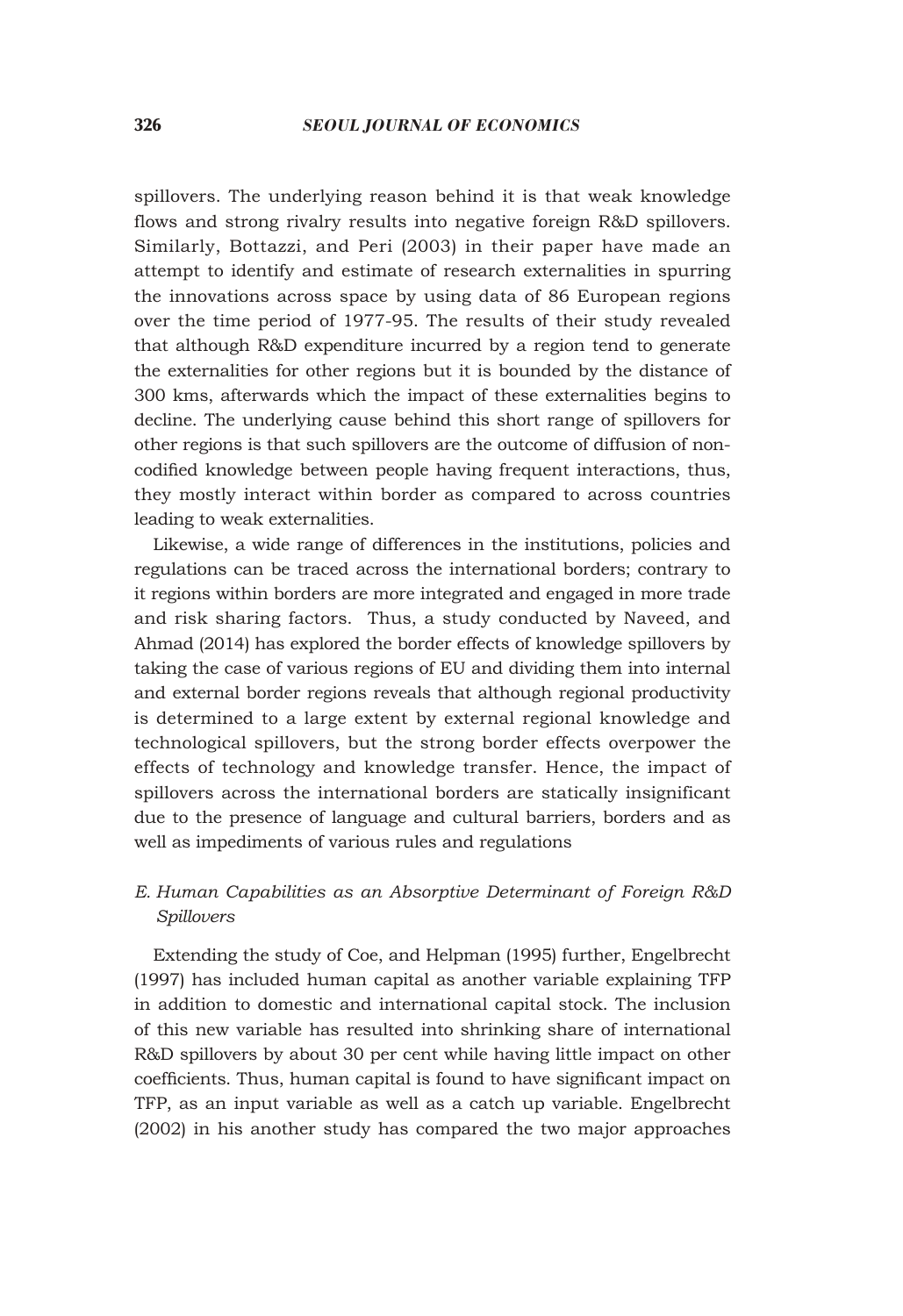given by Lucas and Nelson-Phelps towards including the human capital in the growth regressions in the context of developing country models with international knowledge spillovers. This study has brought into prominence the role of human capital in absorption of embodied R&D spillovers as well as disembodied spillovers by confirming the superiority of Nelson-Phelps approach over Lucas approach which considers human capital only as a factor of production. In another study conducted by Singh (2001) underlying the significance of international growth linkages while determining the factors behind longrun economic growth has observed that these spillovers do not benefit all the economies on equal basis because human capital and learning abilities play a very important role in absorbing these spillovers. Thus, the important policy implication of the study is that to fully realize the potential of foreign spillovers, a country should emphasize on improving its human capabilities and develop basic technological capabilities. In the similar vein, Guellec, and De La Potterie (2001) has also highlighted the role of inner technological capabilities (absorptive capabilities) of a country to make the best use of foreign technology.

### *F. R&D Co-operation and Foreign Ownership Share*

Further taking into account R&D cooperation and localization of FDI as the other two significant transmission channels of technological externalities in addition to own R&D, and R&D efforts of its trading partners. Sadraoui (2011) has tried to explore the relationship between total factor productivity and these technological or knowledge externalities for six Mediterranean countries for the period of 1970 to 2008. The results of the study reveal that impact of R&D cooperation in expanding the growth of an economy is determined by a country's internal expenditure on R&D. Although R&D cooperation in the situation of excessive competition tend to increase social welfare by augmenting the consumer as well as producer surplus, but very few spillovers effects of R&D cooperation has been noticed by this study. Thus, however in some developing economies there exists a positive relationship between R&D cooperation and economic growth but this finding cannot be generalized to all economies. Belitz, and Molders (2013) have included another two significant sources of international knowledge spillovers *i.e.*, imports of high-tech goods and internationalization of business R&D by covering both developing and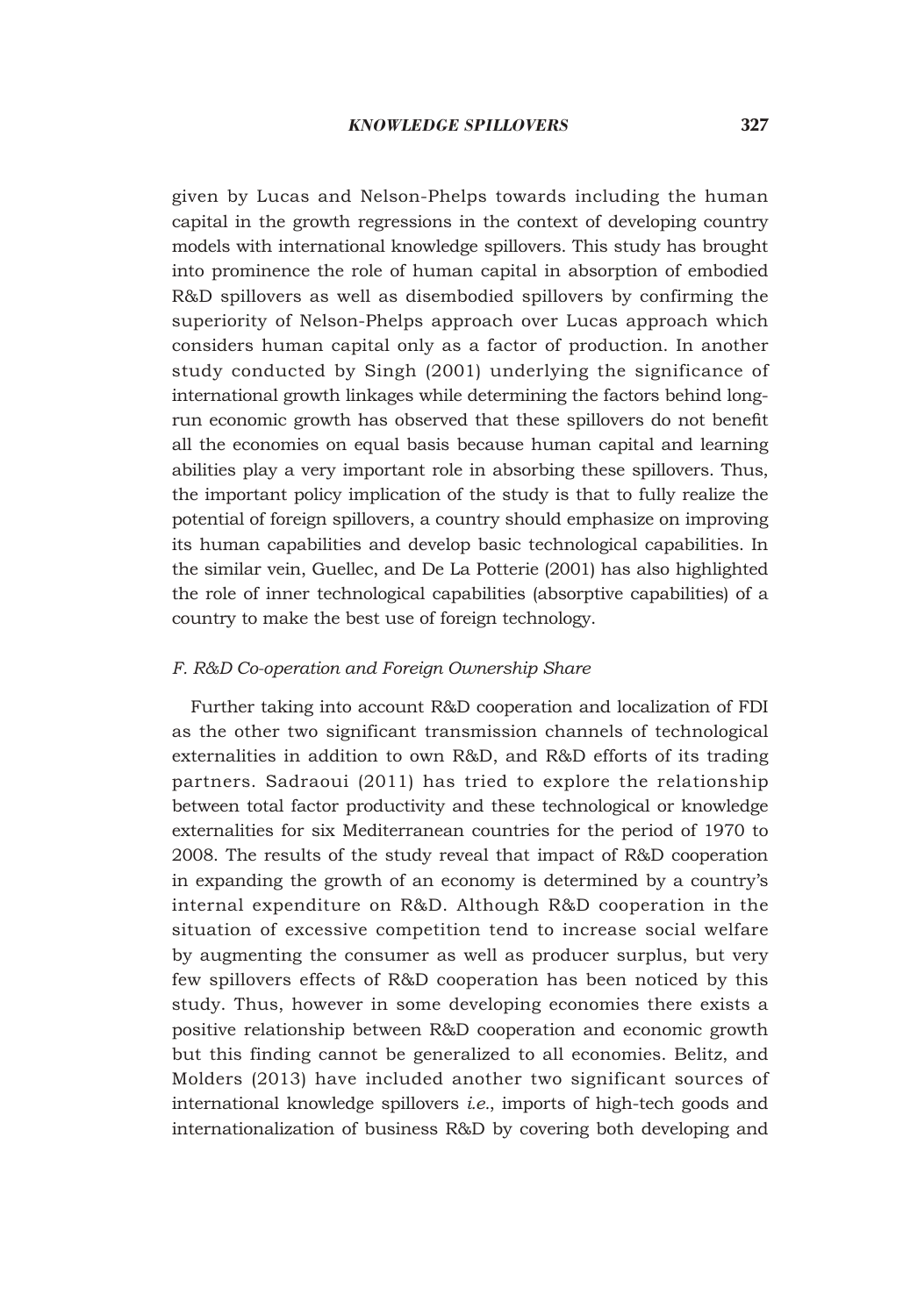industrial countries. While analyzing the impact of these two variables, they have used the foreign owned patents as a proxy for R&D activities of multinationals. The results of the study confirm the significance of import spillovers for all countries included, and the existence of additional spillovers for developing countries through the import of high-technology goods, but in case of second variable, only developed countries seemed to benefit with the diffusion of knowledge that originates through cross-border cooperation in R&D by multinationals. In a recent study by Ulku, and Pamukcu (2015), while assessing the impact of R&D intensity and five knowledge diffusion channels in augmenting the productivity of manufacturing firms in Turkey over the period of 2003-07 has found that 1 percent increase in the inhouse R&D leads to 0.3 per cent increase in labor productivity across the firms having average technology capabilities. Further, analyzing the impact of five major knowledge diffusion channels on augmenting the productivity level reveal that impact of foreign ownership shares and technology licensing on firms' productivity remain consistently positive and significant, however, the impact of technology licensing become significant only after reaching a threshold level of technological capability.

Based on the review of the earlier literature on knowledge and technological spillovers arousing through different channels and ascertaining their impact on augmenting the level of TFP and growth across different economies, most of the studies revealed that trade and human capital have remained the most significant conduits for the transmission of these spillovers (Nursamsu, and Hastiadi 2015; Engelbrecht 1997). While the studies based on other diffusion channels *i.e.*, FDI and R&D co-operation have not revealed any apparent evidence regarding the impact of these channels in augmenting the level of TFP and growth across economies (Kokko *et al.* 2001; Sadraoui 2011). Thus in the present study, we have tried to enlarge the scope of earlier studies by integrating all the prominent channels of knowledge spillovers *i.e.*, trade, human capital, FDI and openness to trade and as well as their interaction with foreign knowledge spillovers as the transmission mechanisms for R&D spillovers across 19 selected developing economies over the period of 2001-2012.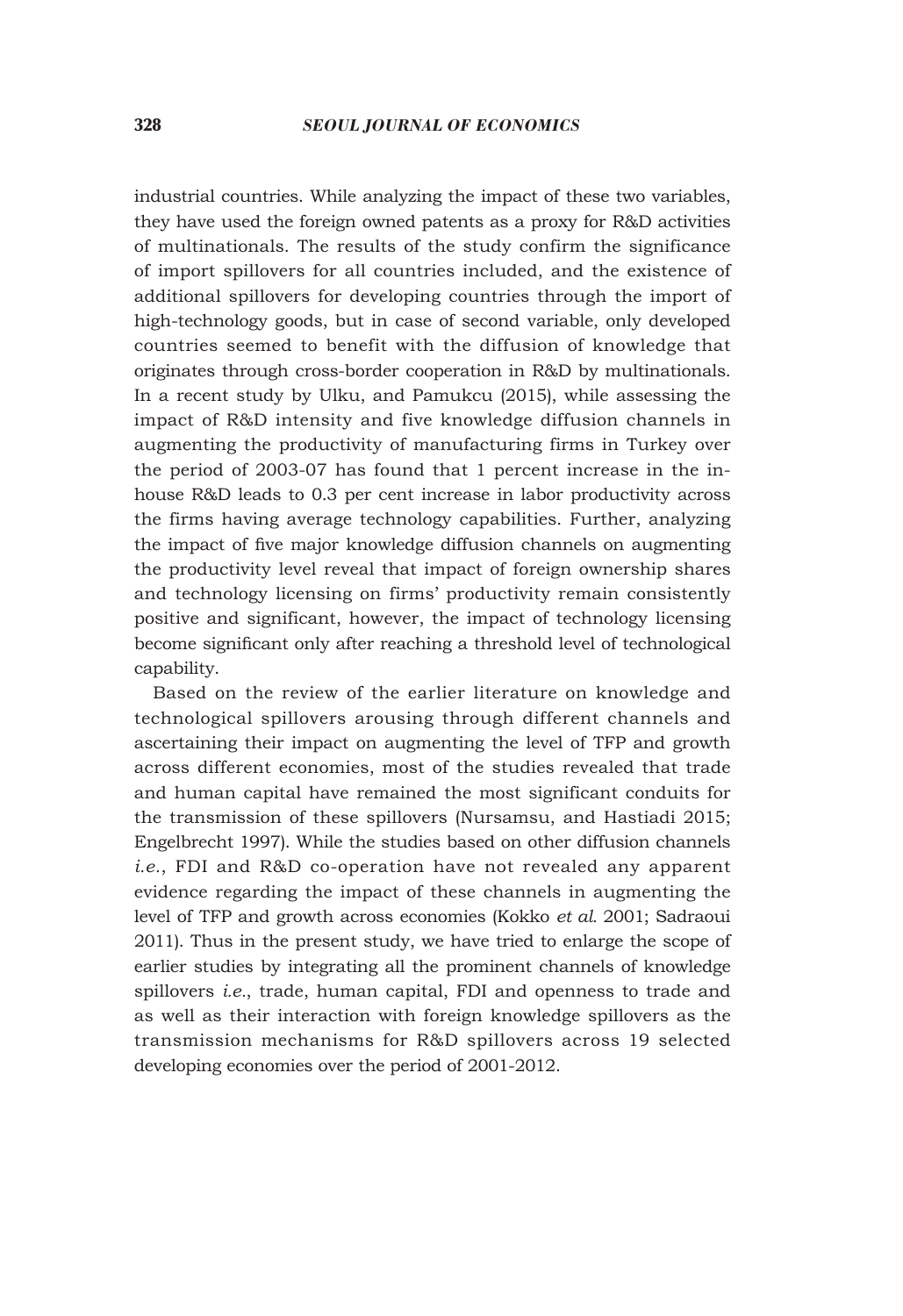#### **III. Database and Methodology**

From the above reviewed literature, role of technological progress for sustaining the long run economic growth is amply clear. However, various endogenous growth models developed by Grossman, and Helpman (1991), Aghion, and Howitt (1992) and Coe, and Helpman (1995) and Coe *et al.* (2009) has regarded the commercially-oriented innovative efforts as the prominent agent of technological progress and productivity growth. Thus, it leads to the sizeable investment in technological capability for ensuring effective use of technological knowledge and generating sizeable spillover benefits. These spillovers effects are likely to accumulate mainly by the economies having comparatively higher investment in R&D and those who are more integrated through international flows of trade. Thus, when an economy has an access to the inputs available in its trading partners, its productivity is no longer determined only by its own R&D but rather it also depends on R&D activities of its trading partners. The present study is based on the empirical evidence of trade-related international R&D spillovers mentioned by Coe, and Helpman (1995). Like Luintel, and Khan (2004), this study is also based on the assumption that elasticity of R&D to TFP is not identical across all the countries. Thus, the economies investing more in R&D are likely to get more benefits of external R&D stock.

This paper builds on the methodologies suggested by Coe, and Helpman (1995), and Singh (2004). Therefore, methodology of our study overlaps noticeably with the above mentioned studies. In the present study, we have taken the data for 19 developing economies for the period of 2001-2012 and the selection of number of countries and this time period is governed by the availability of time series data. The main sources of data are World Development Indicators (WDI) of the World Bank, UIS Statistics on Science and Technology, IMF Direction of Trade Statistics and the conference Board total economy database, 2016.

Unlike the most of cross country studies examining the output growth as an outcome of accumulation of labor and capital in addition to some other economic and political determinants, the present study focused on the growth of TFP which is the component of output growth that is not attributable to the accumulation of inputs. The present study is based on the data published by The Conference Board where the growth of Total Factor Productivity is estimated as a Tornqvist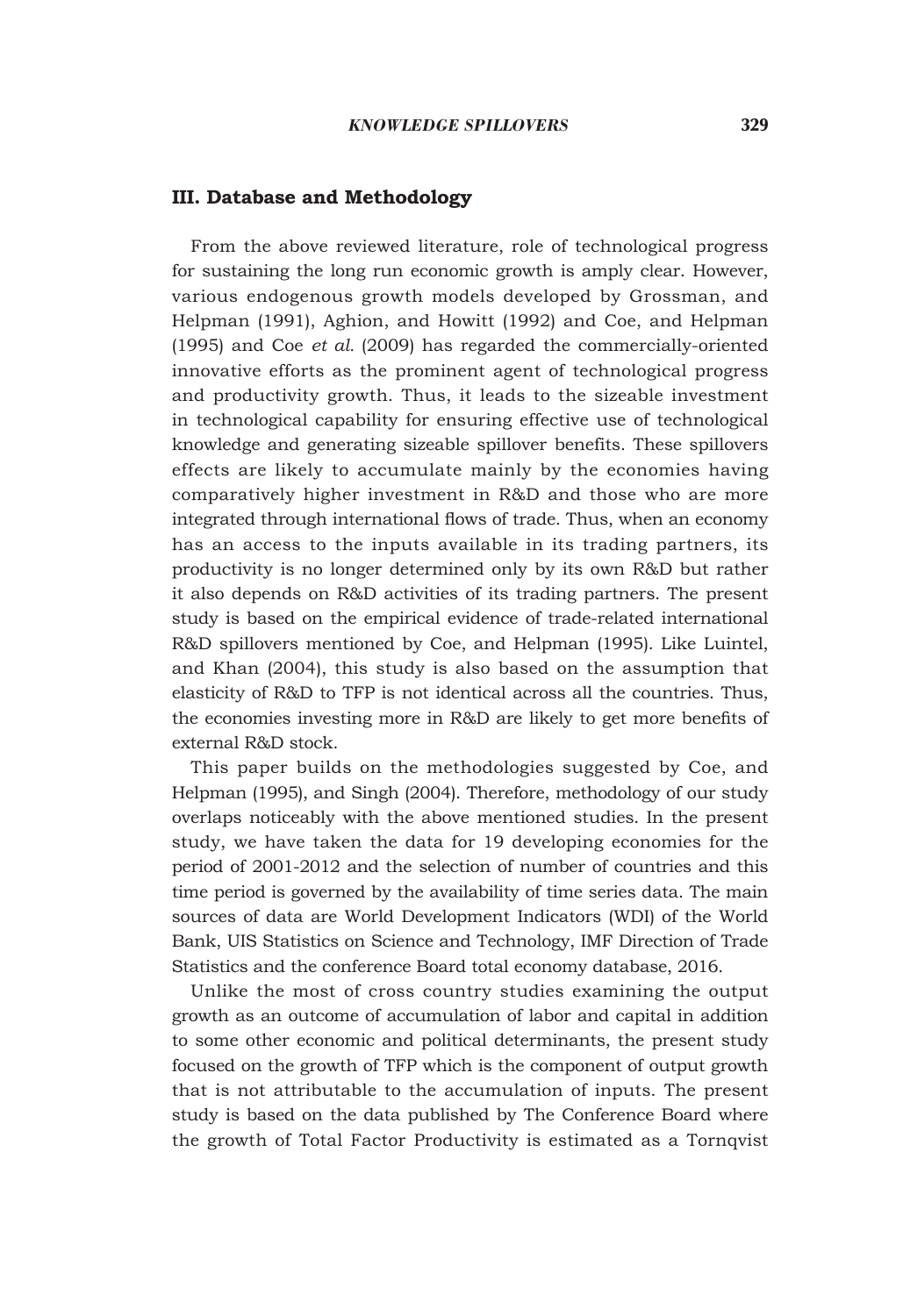Index.

### *A. Specification and Estimation*

The production function of an economy is assumed to be linearly homogenous function of employed inputs. Furthermore, the quality and quantity of these inputs improves through R&D investment made by a particular economy. Thus, there exist a strong linkage between TFP and the domestic R&D capital stock of an economy.

In addition to domestic R&D capital stock, international trade in intermediate goods also enables a country to have access to all the inputs available in the rest of world. Thus, the country's TFP also becomes dependent on R&D stock of its trading partners bringing into prominence the significance of foreign R&D capital stock. Another potential determinant of TFP is human capital.

Thus, in the framework of our study, we consider a log-linear Cobb-Douglas production function transformed as follows:

$$
log(TFP)it = \alphai + \beta1 logRDit + \beta2 logSRDTIit + \beta3GFCFit + \beta4IMPit + \beta5HCit + eit
$$
 (1)

Where

 $a_i$  is the intercept term

*TFPit* stands for total factor productivity of country *i* in time period *t*.  $RD_{it}$  is the domestic R&D stock of country *i* in time period *t*.

- $SRDTI_{it}$  is international R&D stock based on weights used as share of imports of goods and services imported by *i* country in time period *t*.
- *IMP* is the ratio of the import of total goods and services to GDP by country *i* in time period *t*
- $HC_{it}$  is human capital taken as a proxy for ratio of total secondary enrollment to secondary school age population from sample countries.
- $GFCF<sub>it</sub>$  is Gross fixed capital formation (as the % of GDP) undertaken in country *i* in time period *t*.
- $e_{it}$  is the random disturbance term.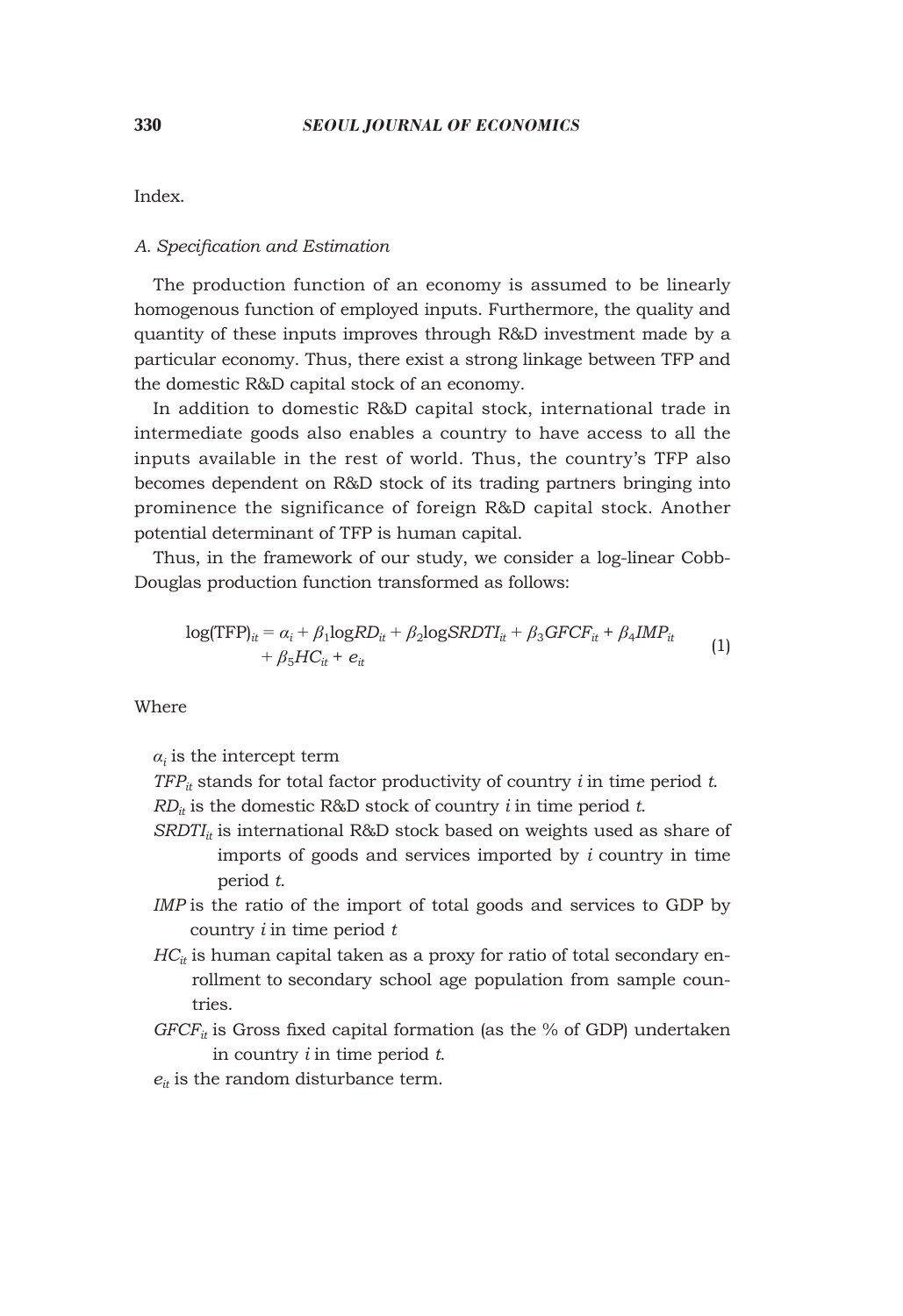*B. Construction of the Variables*

### a) Total Factor Productivity (TFP)

The total factor productivity is the portion of output not explained by the amount of inputs used in production. As such, its level is determined by how efficiently and intensely the inputs are utilized in production (Comin 2006). The present study has used the data published by The Conference Board where the growth of Total Factor Productivity is estimated as a Tornqvist Index.

### b) Domestic R&D Stock (RD<sub>it</sub>)

As TFP depends on the available conglomeration of intermediate inputs which further depends on past R&D investment both at the domestic and international level. Thus, to estimate domestic R&D stock based on the R&D expenditure incurred by the economies, we have employed Perpetual Inventory method as follows

$$
RD_{it} = (1 - \delta) R_{t-1} + R \& D \exp_t
$$

**Where** 

 $RD_{it}$  is the R&D capital stock in country *i* in time period *t* 

 $\delta$  is the rate of depreciation which is assumed to be 5% in present study

 $R&Dexp<sub>t</sub>$  is the real  $R&D$  expenditure derived by deflating the nominal expenditure by R&D price index.

Thus,  $R&DPI = 0.5 WPI + 0.5 CPI$ 

Here, WPI stands for wholesale price index

CPI is cost of living index of urban workers

Attaching weights of 0.5 to both of these indexes is guided by the assumption that half of the total R&D expenditure is incurred on the salary of scientists and engineers employed in this sector while the other half is used for utilizing the intermediaries' and equipment in R&D sector. Based on Singh (2004) study, the benchmark for the year 2001 is calculated as follows

$$
R_{2001} = (R\&Dexp_{2001})/(g+\delta)
$$

Where, *g* represents trend growth rate of real R&D expenditure over the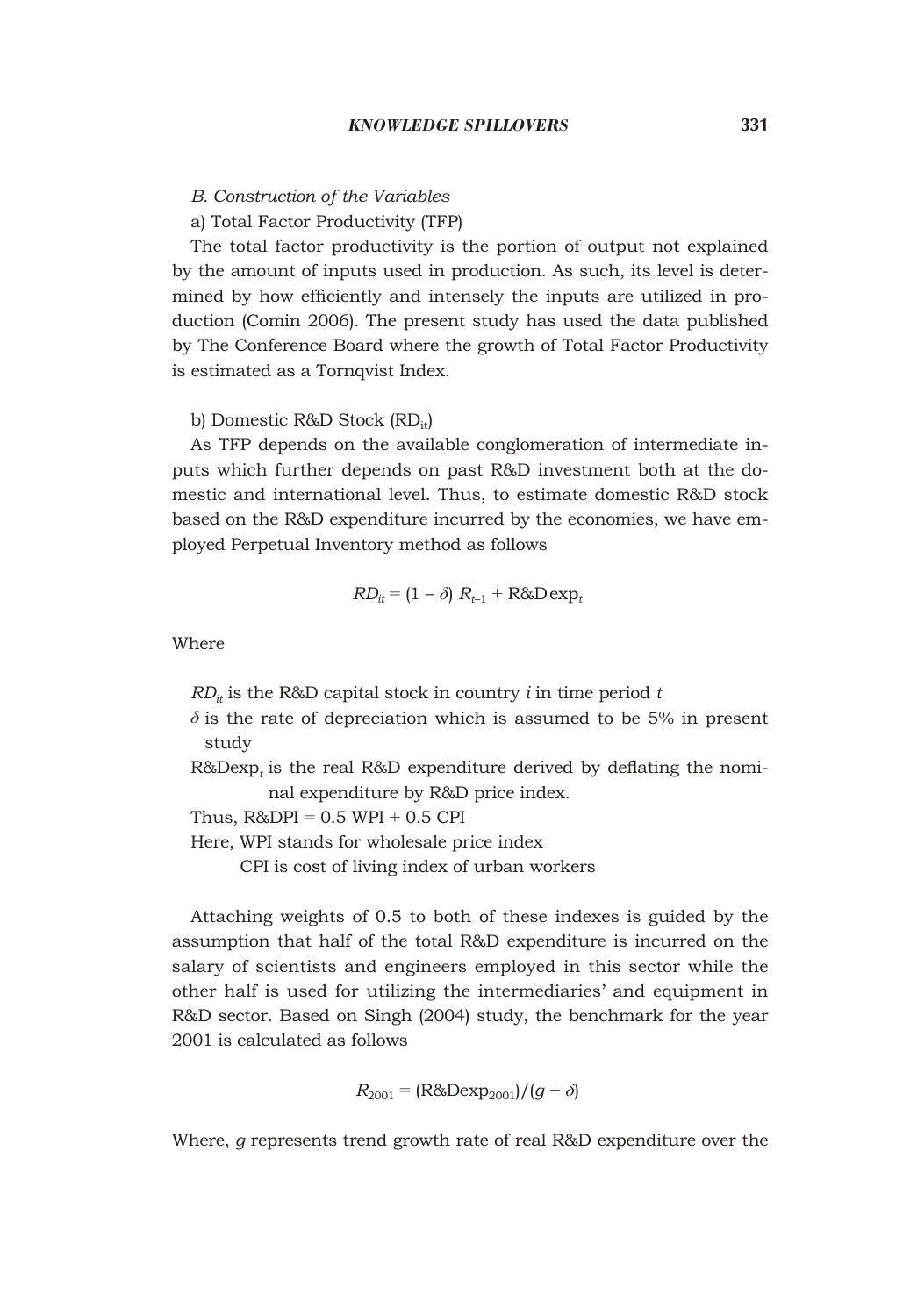period of 2001-2012. Thus, following the above equation, the R&D stock for each of 19 developing economies have been constructed.

c) Foreign R&D Capital Stock (SRDTI)

After constructing the R&D capital stock for each of the 19 developing economies and also of their trading partners (that is, industrially advanced countries) foreign R&D capital stocks denoted by SRDTI has been constructed, where SRDTI is the sum of the R&D capital stock weighted by the bilateral import shares (total goods and services and technological leader countries (see the list of countries Appendix 1).

The bilateral import shares were calculated for each year from 2001- 2012 based on the data from the IMF's Direction of Trade Statistics.

$$
SRDTI = \sum_{j \neq i} \frac{m_{ij}}{m_i} RD_j
$$

where,  $m_{ij}$  is the flow of imports of total goods and services of country *i* from country *j.*  $m_i$  is the total imports of country *i* from its trade partners. This formulation implicitly assumes that a country will reap, ceteris paribus, more international R&D spillovers if it imports more from countries with a relatively high domestic R&D capital stock.

### d) Import Share (*IMPit*)

Imports of goods and services represent the value of all goods and other market services received from the rest of the world. They include the value of merchandise, freight, insurance, transport, travel, royalties, license fees, and other services, such as communication, construction, financial, information, business, personal, and government services. They exclude compensation of employees and investment income (formerly called factor services) and transfer payments. Import share (IMP) in the present study is the fraction of imports relative to GDP for country *i* in time period t.

### e) Human Capital (*HCit*)

 $HC_{it}$  is human capital taken as a proxy for ratio of total secondary enrollment to secondary school age population in country *i* in time period *t*.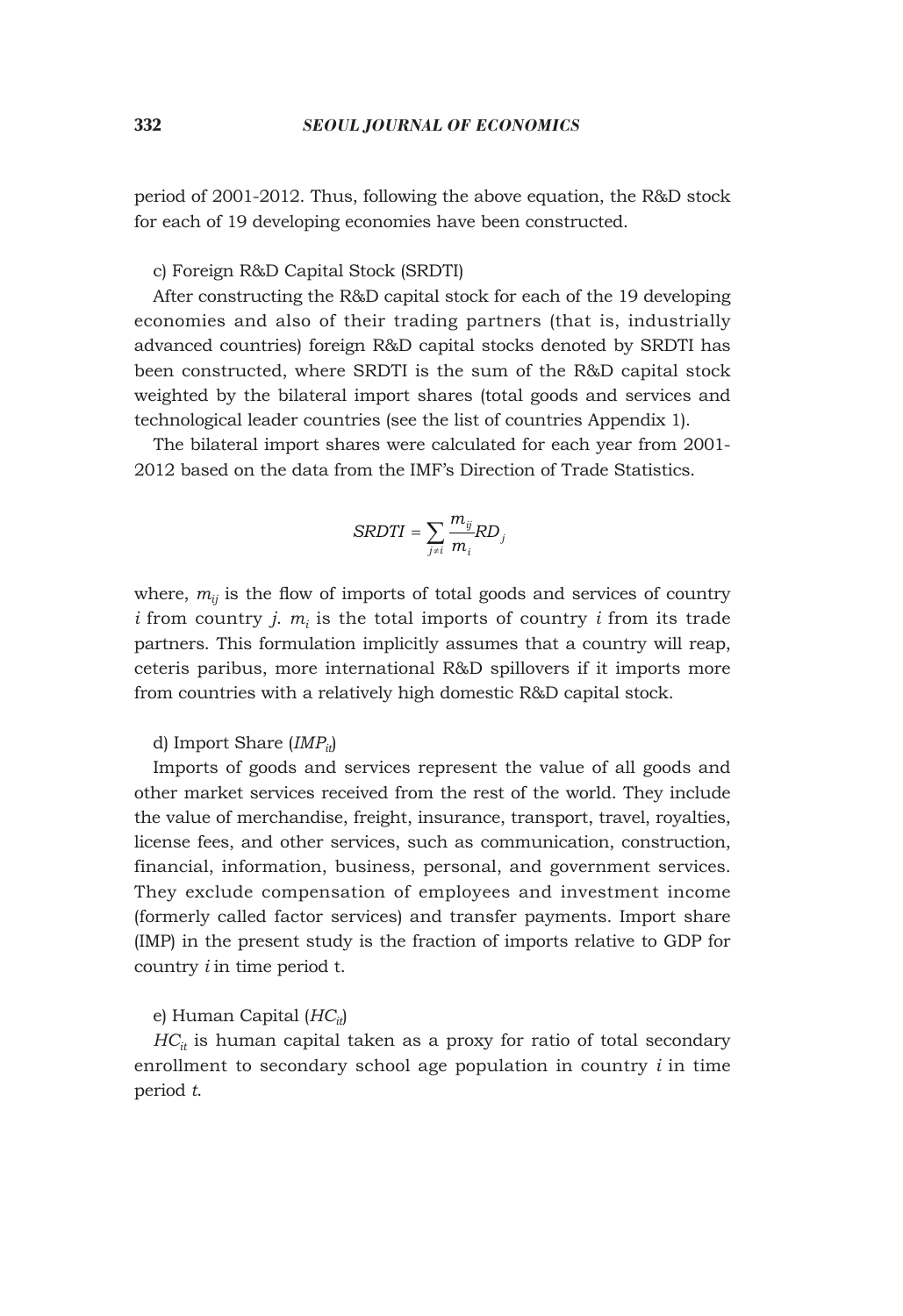#### f) Gross Fixed Capital Formation (*GFCFit*)

 $GFCF<sub>it</sub>$  is gross fixed capital formation includes land improvements (fences, ditches, drains, and so on); plant, machinery, and equipment purchases; and the construction of roads, railways, and the like, including schools, offices, hospitals, private residential dwellings, and commercial and industrial buildings. According to the 1993 SNA, net acquisitions of valuables are also considered capital formation. Here, we have included GFCF as the percentage of GDP undertaken by country *i* in period *t*.

### g) Foreign Direct Investment (*FDIit*)

 $FDI<sub>it</sub>$  is the foreign direct investment are the net inflows of investment to acquire a lasting management interest (10 percent or more of voting stock) in an enterprise operating in an economy other than that of the investor. It is the sum of equity capital, reinvestment of earnings, other long-term capital, and short-term capital as shown in the balance of payments. In the present study, this series shows net inflows (new investment inflows less disinvestment) as the ratio of GDP of country *i* in time period *t*.

#### h) Openness to Trade (*Opennessit*)

Openness to trade is the sum of exports and imports of goods and services measured as a share of gross domestic product of country *i* in time period *t*.

Although, the foreign R&D capital stock SRDTI has been weighted by import shares, these weights are the fractions that add up to one and therefore do not properly reflect the level of imports. Whenever two countries have the same composition of imports and face the same composition of R&D capital stock among the trading partners, the country that imports more relative to its GDP may benefit more from foreign R&D. Therefore, a modified specification of equation (1) that accounts for the interaction between the foreign R&D capital stock and level of international trade may be preferable. Furthermore, the enhancement of technological capacity through educated human capital can lead to a better usage of their own R&D and can absorb the spillovers arising from foreign R&D resulting into higher productivity growth leading to the inclusion of another interaction term *i.e.*, human capital and foreign R&D capital in following equation. Thus, our subsequent equation has been defined as follow: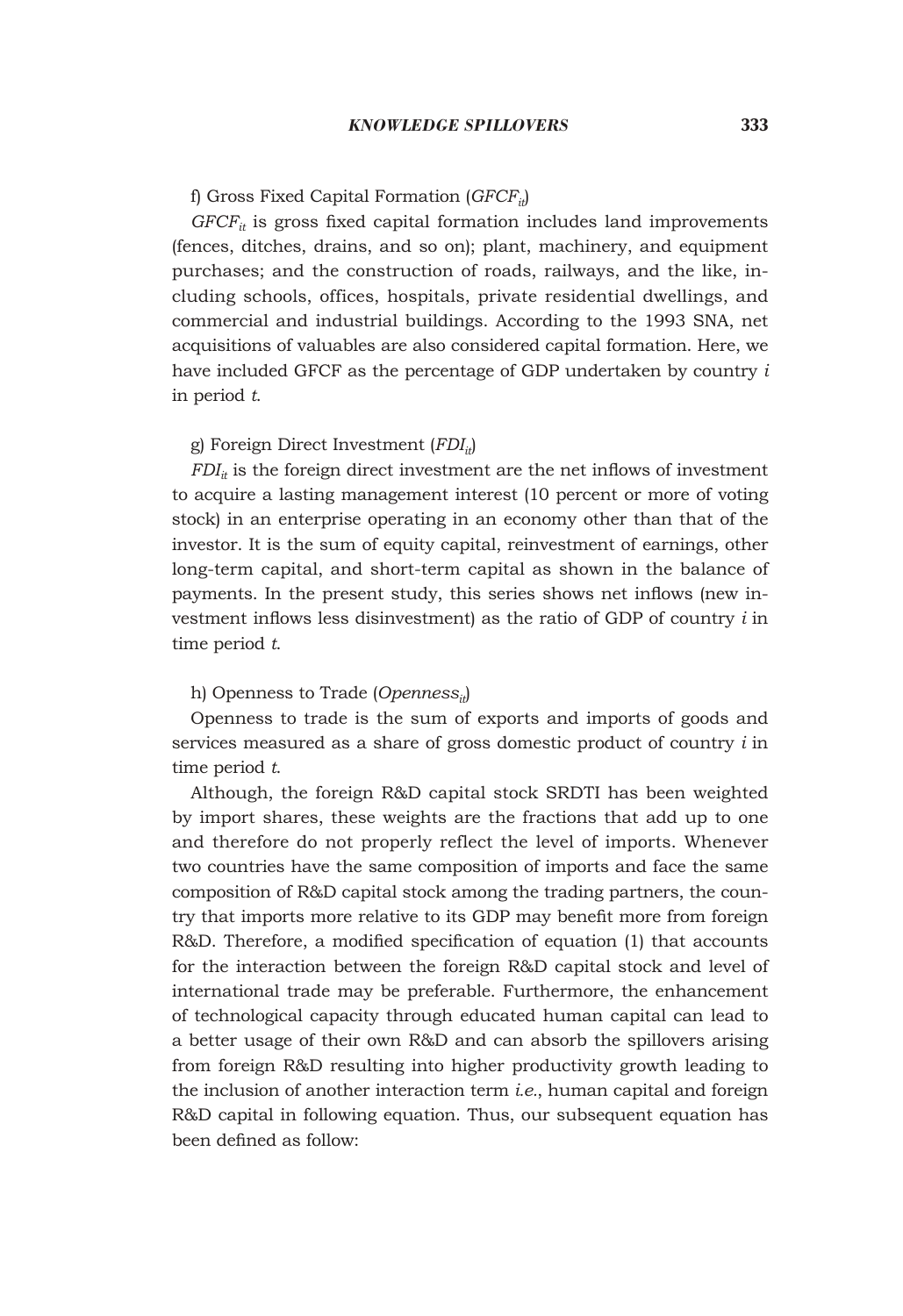Since the regression based on non-stationary data series can results in spurious regression results, we have checked the stationary status of data by applying the unit root test *i.e.*, Levin–Lin–Chu and all the series of data is found to be stationary.

$$
log(TFP)_{it} = \alpha_i + \beta_1 logRD_{it} + \beta_2 logSRDTI_{it} + \beta_3 GFCF_{it} + \beta_4 IMP_{it}
$$
  
+  $\beta_5 HC_{it} + \beta_6 logSRDTI_{it} * IMP_{it} + \beta_7 logSRDTI_{it} * HC_{it} + e_{it}$  (2)

We extend the equation (2) further, by including FDI and openness to trade as additional sources of international knowledge spillovers in equations (3) and (4)

$$
log(TFP)it = \alphai + \beta1logRDit + \beta2logSRDTit + \beta3GFCFit + \beta4MPit+ \beta5HCit + \beta6logSRDTIit * IMPit + \beta7logSRDTIt * HCit (3)+ \beta8FDIit + \beta9Opennessit + eit
$$

where FDI is the foreign direct investment, net inflows (% of GDP) and openness stands for the openness to trade captured by the data on Trade (% of GDP)

$$
log(TFP)_{it} = \alpha_i + \beta_1 logRD_{it} + \beta_2 logSRDTI_{it} + \beta_3 GFCF_{it} + \beta_4 IMP_{it}
$$
  
+  $\beta_5 HC_{it} + \beta_6 logSRDTI_{it} * IMP_{it} + \beta_7 logSRDTI_{it} * HC_{it}$   
+  $\beta_8 FDI_{it} + \beta_9 Openness_{it} + \beta_{10} logSRDTI_{it} * GFCF_{it} + e_{it}$  (4)

In the above mentioned equations, we have estimated the foreign knowledge spillovers carried out through imports of total goods and services. As a country's level of productivity is determined by the composition of its imports *i.e.*, amount of intermediate and capital goods, we have separately estimated the impact of imports of capital goods on total factor productivity of these 19 selected economies in the subsequent section.

$$
Log(TFP)_{it} = \alpha_i + \beta_1 logRD_{it} + \beta_2 logSRDK_{it} + \beta_3 GFCF_{it} + \beta_4 IMP_{it}
$$
  
+  $\beta_5 HC_{it} + \beta_6 logSRDK_{it} * IMP_{it} + \beta_7 logSRDK_{it} * HC_{it}$   
+  $\beta_8 FDI_{it} + \beta_9 Openness_{it} + \beta_{10} logSRDK_{it} * FDI_{it}$   
+  $\beta_{11} logSRDK_{it} * Openness_{it} + \beta_{12} logRD_{it} * logSRDK_{it} + e_{it}$  (5)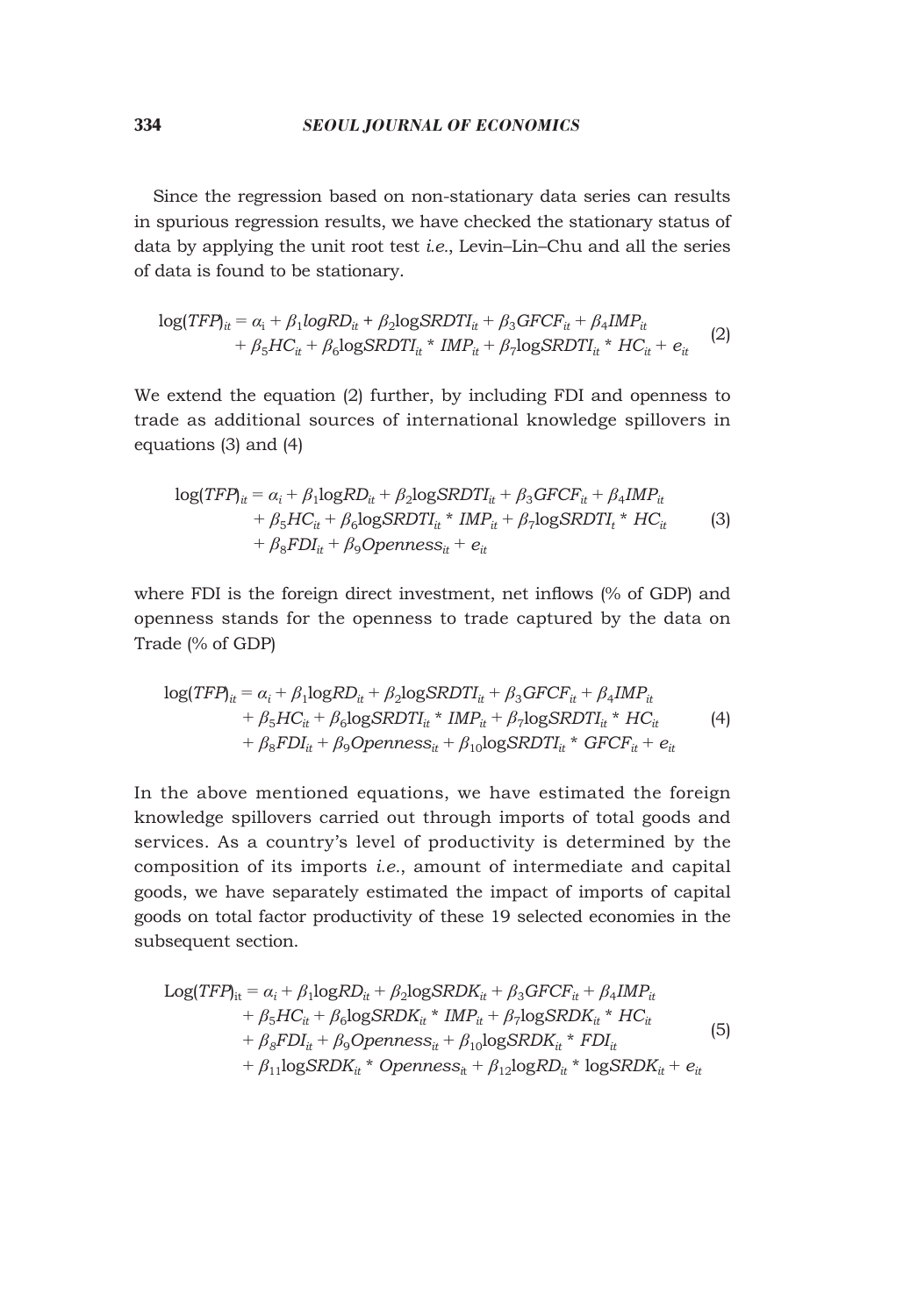#### **IV. Empirical Evidence and Analysis**

The data employed in the present study is a balanced panel data set of 19 selected developing economies covering the time period of 2001- 2012. Table 1 reports summary statistics on the data employed in the present study. All variables are expressed as logarithms and are given as percentages except TFP for which Tornquist expression of TFP growth has been employed.

In table 1, the columns  $(1)$ ,  $(2)$ ,  $(3)$ ,  $(4)$ ,  $(5)$  and  $(6)$  show the mean and standard deviation values of TFP, R&D stock, foreign knowledge spillovers (SRD) based on imports of goods and services, foreign knowledge spillovers based on imports of capital goods, human capital in terms of gross enrolment ratio in secondary education and import shares. The column (1) displays average and standard deviation of TFP across the selected economies over the period of 2001-2012 and it reveals that average value of TFP has remained highest for Belarus followed by Azerbaijan, Bulgaria and Egypt whereas it has been least in case of Madagascar and Armenia. The column (2) reveals that average of R&D stock, which is found to be highest in case of China, followed by Brazil whereas it has remained lowest for Kyrgyz Republic. Taking the case of foreign knowledge spillovers carried through imports of total goods and services in column (3) highest value has been found out for Mexico followed by Panama, Brazil and China whereas it has remained lowest for Bulgaria. Whereas in case of foreign knowledge spillovers carried through the imports of capital goods in column (4), Romania has remained on the top with the highest average value followed by Mexico and Thailand accorded the lowest value. Looking at the another important variable *i.e.*, human capital in column (5) which is captured through gross enrolment ratio in secondary education in the present study reveal that Belarus is having highest average of human capital followed by Brazil and it has been lowest in case of Madagascar. Lastly, in case of import share in column (6), Malaysia has the highest average of import share over this period of time followed by Panama and Belarus whereas Brazil has recorded the lowest import share over this period of time. Thus, these descriptive statistics reflect that the countries having the higher level of human capital and import shares are also having the higher level of foreign knowledge spillovers, whereas TFP and domestic R&D stock do not seem to have an unambiguous relationship with foreign knowledge spillovers.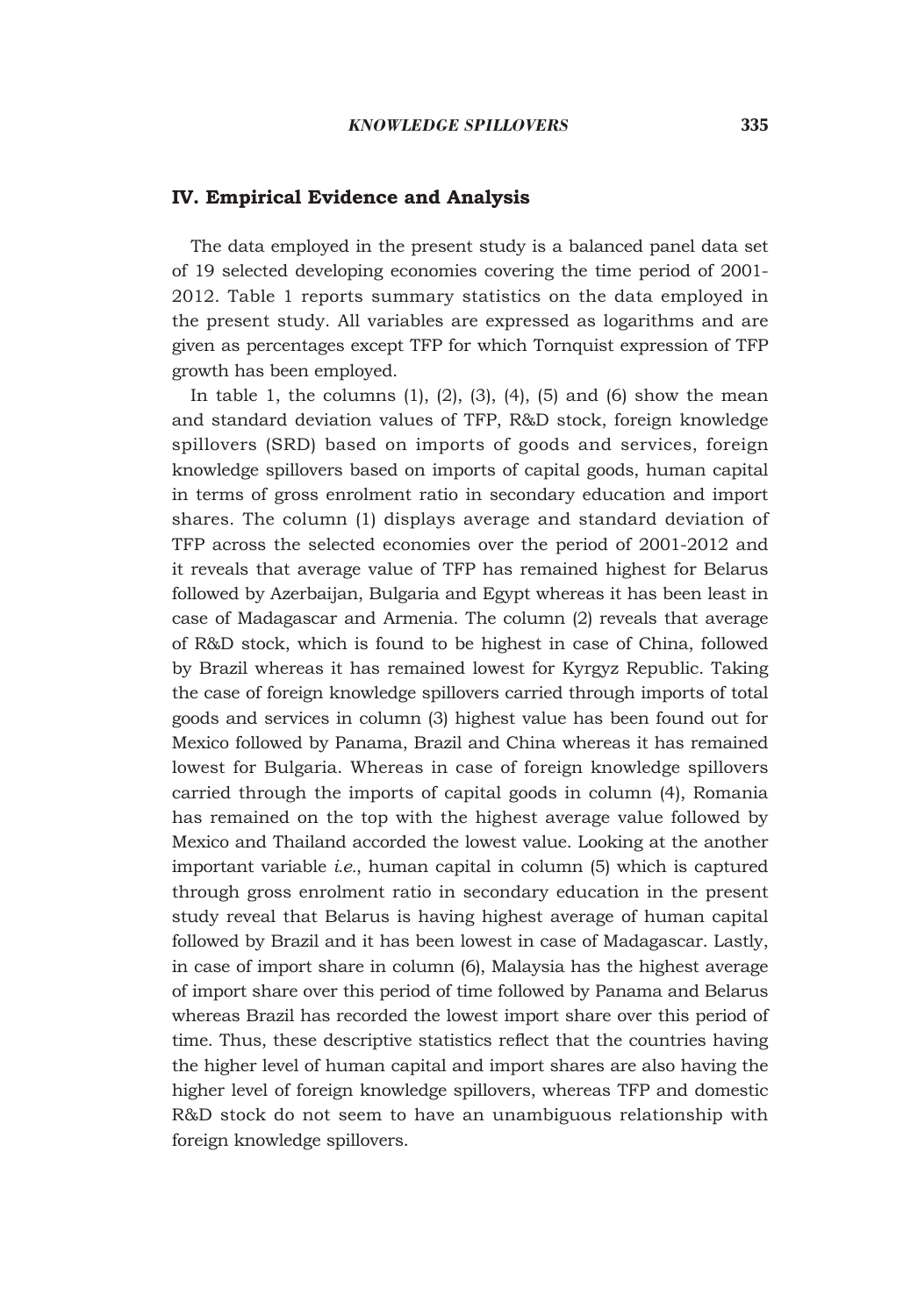### 336 *SEOUL JOURNAL OF ECONOMICS*

| Countries      | TFP<br>(1) | R&D Stock SRD (TI)<br>(2) | (3)    | SRD (K)<br>(4) | Human<br>Capital (HC)<br>(5) | Import<br>Share (Imp)<br>(6) |
|----------------|------------|---------------------------|--------|----------------|------------------------------|------------------------------|
| India          | 1.54       | 10.99                     | 17.17  | 17.30          | 56.66                        | 23.03                        |
|                | (0.73)     | (1.40)                    | (1.22) | (1.13)         | (7.50)                       | (6.17)                       |
| Pakistan       | 1.73       | 8.21                      | 17.08  | 17.31          | 30.13                        | 18.69                        |
|                | (0.80)     | (1.69)                    | (1.19) | (1.20)         | (7.02)                       | (2.67)                       |
| China          | 1.51       | 11.71                     | 17.28  | 17.14          | 73.39                        | 24.43                        |
|                | (0.74)     | (0.83)                    | (1.11) | (1.21)         | (11.13)                      | (3.76)                       |
| <b>Brazil</b>  | 1.66       | 10.87                     | 17.54  | 17.25          | 100.60                       | 12.63                        |
|                | (0.75)     | (1.64)                    | (1.09) | (1.10)         | (7.01)                       | (0.99)                       |
| Thailand       | 1.63       | 8.80                      | 17.37  | 12.64          | 74.83                        | 62.12                        |
|                | (0.76)     | (1.38)                    | (1.13) | (1.08)         | (8.83)                       | (5.96)                       |
| Panama         | 1.61       | 8.17                      | 18.01  | 16.81          | 70.24                        | 72.33                        |
|                | (0.75)     | (1.29)                    | (1.12) | (1.10)         | (5.02)                       | (7.73)                       |
| Mexico         | 1.73       | 10.87                     | 18.11  | 17.55          | 80.06                        | 28.88                        |
|                | (0.77)     | (1.26)                    | (1.10) | (1.06)         | (4.16)                       | (2.75)                       |
| Malaysia       | 1.63       | 9.78                      | 17.49  | 17.39          | 67.86                        | 82.62                        |
|                | (0.76)     | (1.20)                    | (1.10) | (0.81)         | (2.27)                       | (10.26)                      |
| Madagascar     | 0.55       | 5.66                      | 16.88  | 18.04          | 24.96                        | 42.97                        |
|                | (0.30)     | (1.07)                    | (1.22) | (1.04)         | (8.80)                       | (9.71)                       |
| Armenia        | 1.51       | 4.52                      | 16.69  | 16.92          | 94.63                        | 44.54                        |
|                | (0.78)     | (1.35)                    | (1.09) | (1.01)         | (7.21)                       | (3.53)                       |
| Kyrgyz         | 1.60       | 4.10                      | 17.10  | 12.64          | 85.83                        | 68.89                        |
| Republic       | (0.75)     | (1.23)                    | (1.22) | (1.08)         | (1.91)                       | (20.67)                      |
| Ukraine        | 1.50       | 9.06                      | 16.61  | 16.72          | 99.06                        | 52.77                        |
|                | (0.75)     | (1.15)                    | (1.19) | (1.18)         | (4.75)                       | (2.81)                       |
| Azerbaijan     | 2.49       | 5.72                      | 16.37  | 16.89          | 95.86                        | 38.56                        |
|                | (1)        | (1.38)                    | (1.51) | (1.13)         | (3.87)                       | (17.83)                      |
| <b>Belarus</b> | 2.58       | 7.47                      | 16.51  | 16.74          | 112.61                       | 68.98                        |
|                | (1.04)     | (1.38)                    | (1.18) | (1.17)         | (4.60)                       | (6.37)                       |
| Bulgaria       | 1.78       | 7.05                      | 16.24  | 16.65          | 91.36                        | 56.82                        |
|                | (0.77)     | (1.30)                    | (1.04) | (1.09)         | (2.26)                       | (10.32)                      |
| Romania        | 1.58       | 7.91                      | 16.30  | 23.43          | 89.97                        | 41.30                        |
|                | (0.77)     | (1.35)                    | (1.11) | (2.28)         | (8.03)                       | (2.94)                       |
| Turkey         | 1.63       | 9.53                      | 16.85  | 16.92          | 86.04                        | 26.76                        |
|                | (0.76)     | (1.44)                    | (1.18) | (1.16)         | (3.06)                       | (2.98)                       |
| Egypt          | 1.75       | 7.88                      | 17.16  | 17.12          | 77.38                        | 28.67                        |
|                | (0.78)     | (1.45)                    | (1.10) | (1.15)         | (5.06)                       | (5.24)                       |
| Tunisia        | 1.65       | 7.29                      | 16.53  | 16.88          | 86.10                        | 50.28                        |
|                | (0.76)     | (1.37)                    | (1.18) | (1.14)         | (6.13)                       | (5.91)                       |

**Table 1** Mean values of Key variables included in Equation (1)

Note: Figures in Parenthesis are Standard Deviation values.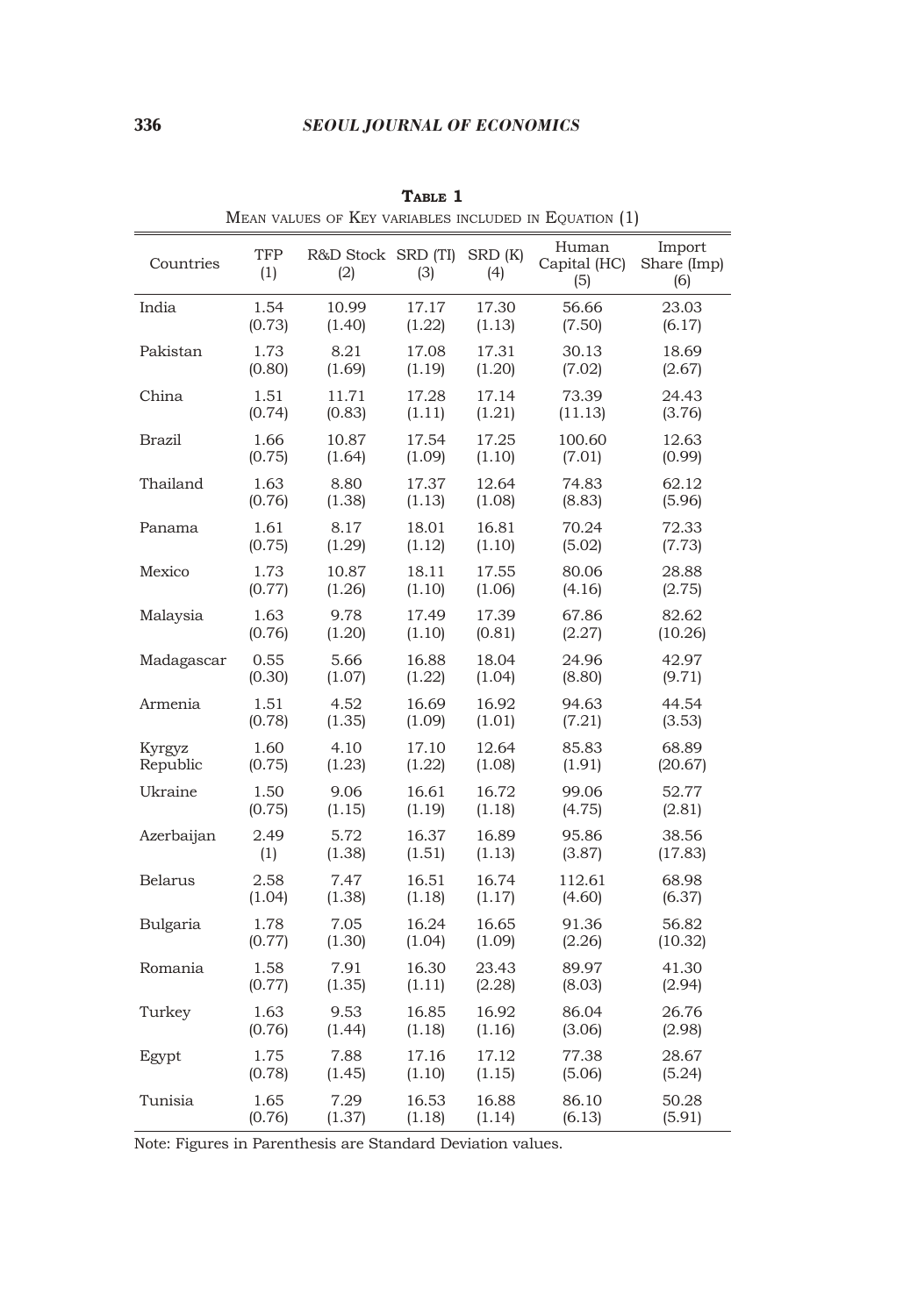To carry out further analysis, we have tried to estimate the productivity effects of a country's own R&D capital stock and, international spillover R&D stock as well as human capital and gross fixed capital formation on the individual country's productivity growth, by using a panel data set for a sample of 19 developing economies covering the time period 2001-2012. The panel data techniques *i.e.*, fixed effects and random effects models have been applied on this data by using the statistical software known as STATA 13. As, there is always a trade-off between efficiency and consistency in the random and fixed effects models, the results of Hausman test help us to accept the results of fixed or random effect model on the plea that whether the magnitude of bias from random effect model exceeds the gain in efficiency. Thus, results of Hausman test in the present study clearly reject the estimates of random effects model in the favor of fixed effects models. The results of Fixed effects models are shown in Table 2 corresponding to the four models included in the present study.

The estimated parameters obtained from equation (1) in Table 2 are highly significant except the foreign knowledge spillovers, GFCF and import shares as a proportion of gross domestic product. The parameter of share of imports is negative while for foreign spillovers, it is positive but it is not significant in equation (1).

As the rate of return to investment in R&D is also affected by accumulation of human capital in a particular economy (Sjorgen 1998) and the higher level of human capital allows tangible inputs to be used more effectively (Englebrecht 1997). Thus, human capital enhances absorptive capacity of country's innovation to both national and international spillovers. In addition to it, imports are also a major carrier for foreign knowledge spillovers. Thus, including the interaction terms of import and human capital with foreign R&D spillovers in equation (2) have turned all the variables significant except GFCF, while the coefficient for human capital has remained negative which is due to three possibilities as proposed by Prichett (2001). One, the newly created educational capital got engaged in privately remunerative but socially unproductive activities. Two, the slow growth of demand for educated labor is leading to decline in schooling. Three, the failure of the educational system to provide skills. Thus, the impact of education tends to vary widely across countries.

Furthermore, although trade has been considered as the most significant channel for the diffusion of technology spillovers across the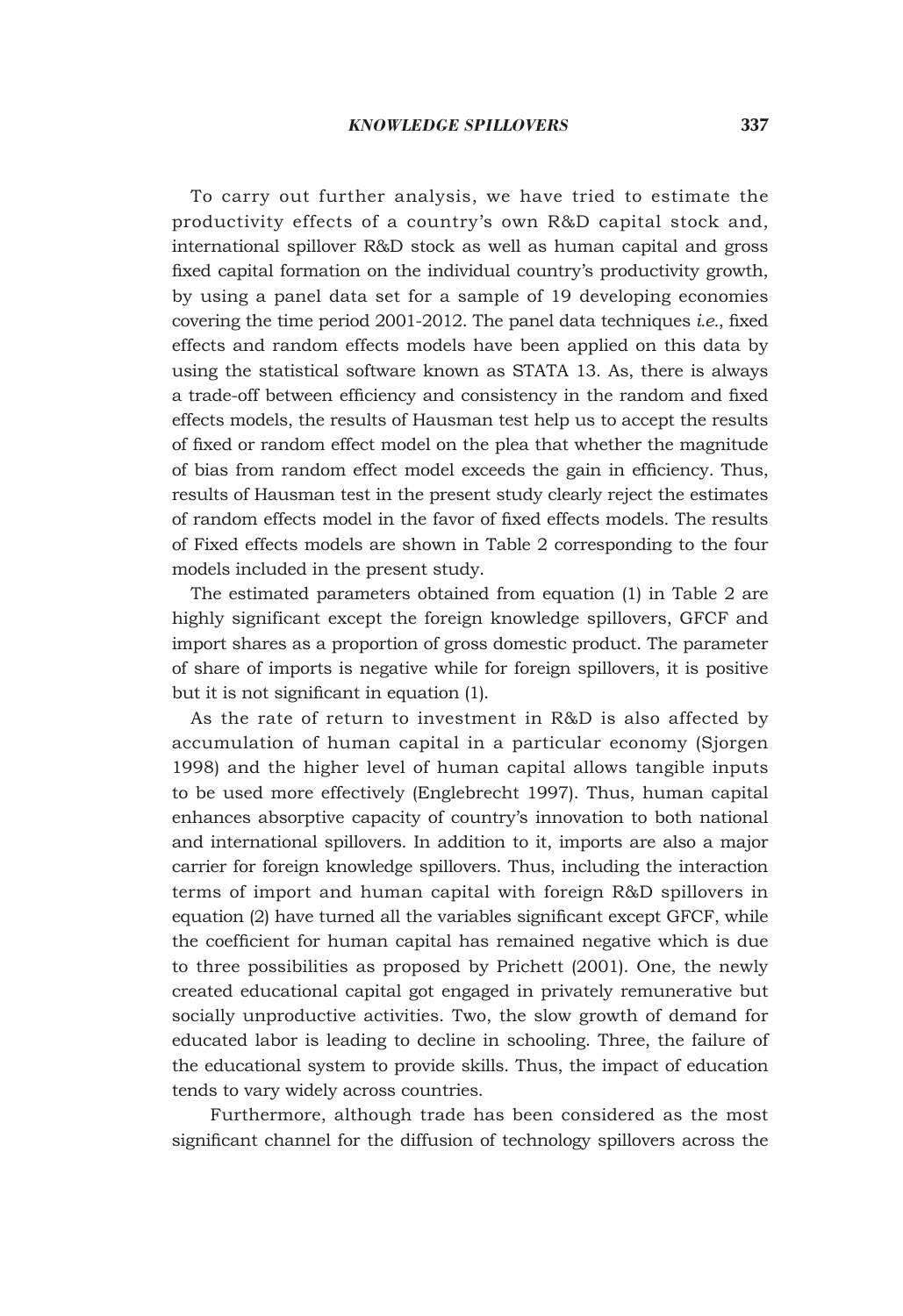### 338 *SEOUL JOURNAL OF ECONOMICS*

| Estimated Coefficient of Fixed Effects Models<br>(DEPENDENT VARIABLE IS LOG TFP) |                          |                           |                          |                           |  |  |
|----------------------------------------------------------------------------------|--------------------------|---------------------------|--------------------------|---------------------------|--|--|
| Equations                                                                        |                          |                           |                          |                           |  |  |
| Independent<br>Variable                                                          | (1)                      | (2)                       | (3)                      | (4)                       |  |  |
| Constant                                                                         | $-3.291***$<br>$(-6.99)$ | 2.868***<br>(3.85)        | $2.51***$<br>(3.34)      | $2.028**$<br>(2.00)       |  |  |
| Log(RD)                                                                          | $0.533***$<br>(14.46)    | $0.5449***$<br>(17.62)    | $0.5317***$<br>(17.14)   | $0.5365***$<br>(16.88)    |  |  |
| Log (SRDTI)                                                                      | 0.013<br>(0.31)          | $-0.4009***$<br>$(-7.15)$ | $-0.379***$<br>$(-6.77)$ | $-0.3539***$<br>$(-5.30)$ |  |  |
| HC                                                                               | $0.0066***$<br>(2.48)    | $-0.050***$<br>$(-6.69)$  | $-0.048***$<br>$(-6.47)$ | $-0.049***$<br>$(-6.50)$  |  |  |
| <b>GFCF</b>                                                                      | 0.00218<br>(0.62)        | 0.00227<br>(0.77)         | $0.0074**$<br>(2.09)     | $-0.0357$<br>$(-0.39)$    |  |  |
| <b>IMP</b>                                                                       | $-0.0014$<br>$(-0.65)$   | $-0.0327***$<br>$(-3.41)$ | $-0.033***$<br>$(-3.05)$ | $-0.0339**$<br>$(-3.10)$  |  |  |
| Log (SRDTI*HC)                                                                   |                          | $0.0039***$<br>(8.05)     | $0.0037***$<br>(7.69)    | $0.0379***$<br>(7.71)     |  |  |
| Log (SRDTI*IMP)                                                                  |                          | $0.0019***$<br>(3.50)     | $0.0019***$<br>(3.59)    | $0.0019***$<br>(3.60)     |  |  |
| <b>FDI</b>                                                                       |                          |                           | $-0.009**$<br>$(-2.23)$  | $-0.0099*$<br>$(-2.34)$   |  |  |
| <b>OPENNESS</b>                                                                  |                          |                           | 0.0011<br>(0.39)         | 0.00147<br>(0.51)         |  |  |
| Log (SRDTI*GFCF)                                                                 |                          |                           |                          | $-0.0016$<br>$(-0.72)$    |  |  |
| $\mathbb{R}^2$                                                                   | 0.9218                   | 0.9443                    | 0.9461                   | 0.9462                    |  |  |
| $\mathbf N$                                                                      | 228                      | 228                       | 228                      | 228                       |  |  |

TABLE 2 Estimated Coefficient of Fixed Effects Models

Notes: 1. Figures in parentheses are t-values.

 2. \*\*\* significant at 1% level; \*\* significant at 5% level; and \*significant at 10% level

countries, but after 1991 reforms, there has been a large rise in the inflow of FDI in developing economies (Gill, and Singh 2012), thus it has become an another potential channel for technology transfer and knowledge spillovers. The equation (3) of the table 2 includes the FDI and openness as another two significant channels for international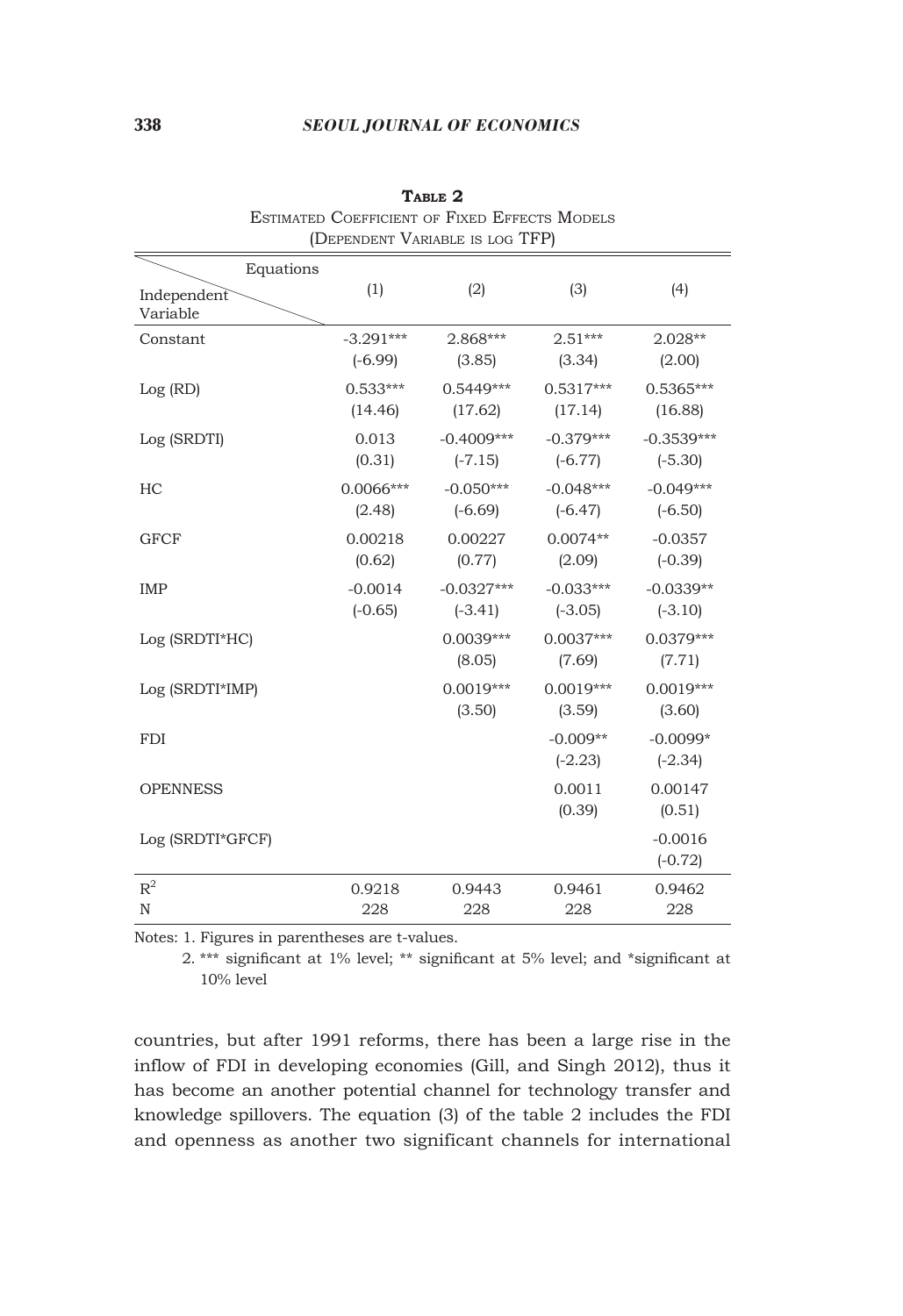knowledge spillovers. The estimated coefficients for FDI is found to be negative and significant which is backed by the reason FDI in developing economies by outward oriented MNC's are not targeted on enhancing the efficiency of locally owned firms, while for Openness it is insignificant. Further, examining the interaction of GFCF with foreign spillovers in equation (4) has negative but insignificant impact on TFP. The inclusion of this interaction term has also resulted into altering the significance and direction of other variables as coefficient of GFCF has now turned negative and also turned out to be insignificant.

However, there are several limitations of the results reported in table 2 which need to be addressed before the final conclusions are drawn. The above results are based on some fundamental assumptions that the error terms are serially uncorrelated. Thus, subsequently checking the robustness of the results reported in the table 2 for autocorrelation by using the Woolridge's test for autocorrelation in panel data confirmed the presence of autocorrelation in above results. To test the robustness of our results, we have estimated the clustered robust standard errors and the results are reported in table 3.

Further, comparing the results in table 3 with table 2, we have found that these results are slightly different from the results reported in table 2, as there has been a change in signs and relative significance of the coefficients whereas magnitude of coefficients of all the variables remained the same. The coefficients for first equation in table 3 differs from table 2 as the coefficient for GFCF has turned significant while for human capital it has turned out insignificant. But, the results reported in equation (2) does not reveal any change, while in equation (3) and (4), there has not been any major change except the change in magnitude of significance of variables.

When we compare our estimated coefficient with other studies, our estimates are corroborated and supported by several studies. It has been widely observed that most of the new technology and innovations activities are concentrated in the handful of rich industrialized countries; the developing countries have to depend largely on these advanced economies for technological spillovers (Keller 2004; Saggi 2002; Eaton, and Kortum 1999). But, in our study, we have found the negative coefficient for the impact of foreign R&D spillovers on TFP across selected sample of economies. This negative coefficient for foreign R&D spillovers is backed by number of reasons: the positive impact of these foreign R&D spillovers is conditioned by the presence of higher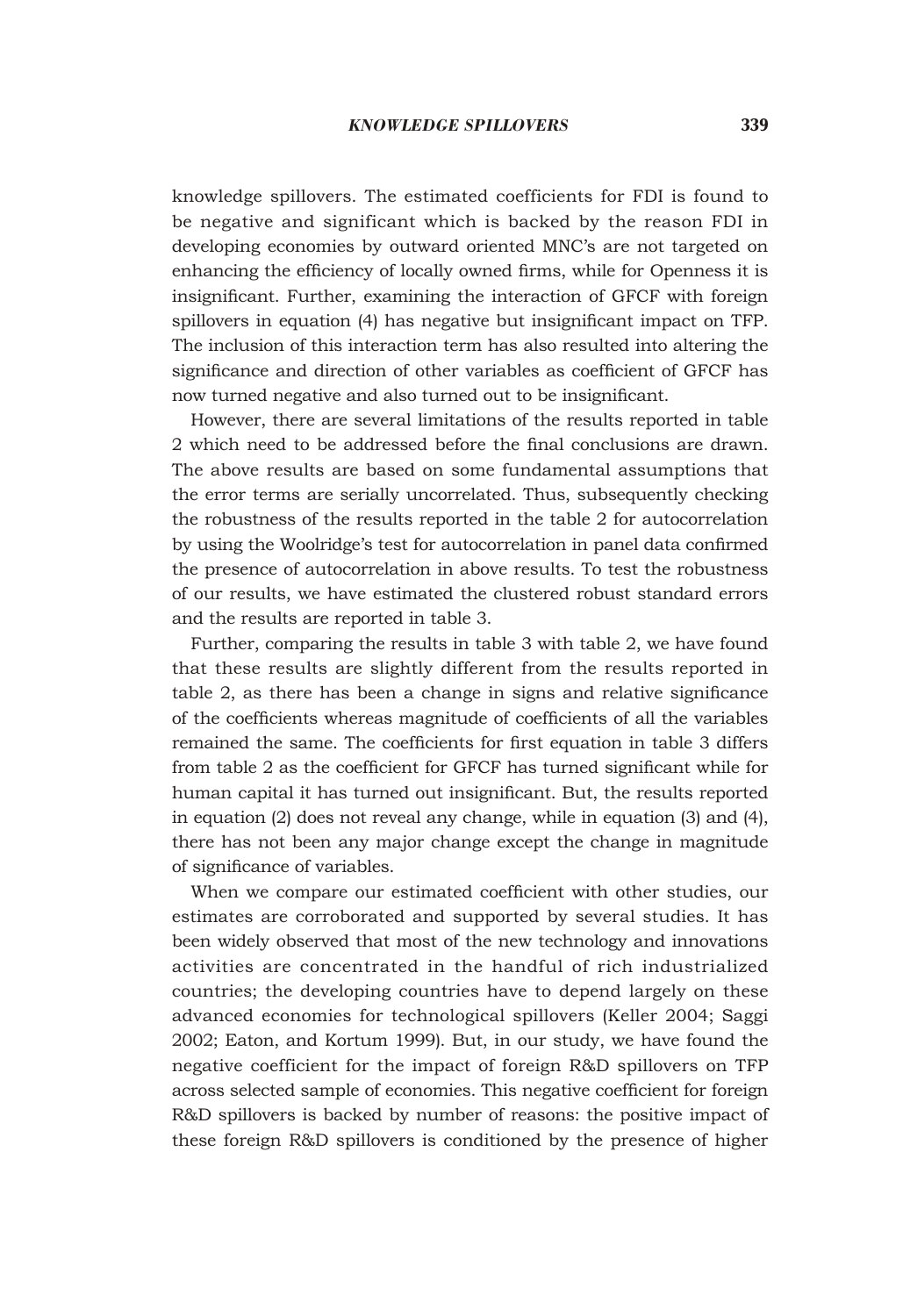### 340 *SEOUL JOURNAL OF ECONOMICS*

| ESTIMATED COEFFICIENT OF FIXED EFFECTS MODELS<br>(DEPENDENT VARIABLE IS LOG TFP) |                         |                           |                           |                           |  |  |
|----------------------------------------------------------------------------------|-------------------------|---------------------------|---------------------------|---------------------------|--|--|
| Equation                                                                         |                         |                           |                           |                           |  |  |
| Independent<br>Variable                                                          | (1)                     | (2)                       | (3)                       | (4)                       |  |  |
| Constant                                                                         | $-3.29***$<br>$(-3.36)$ | $2.86**$<br>(2.11)        | $2.51*$<br>(1.94)         | 2.02<br>(1.26)            |  |  |
| Log (RD)                                                                         | $0.533***$<br>(8.49)    | $0.5449***$<br>(9.42)     | $0.5317***$<br>(9.42)     | $0.536***$<br>(9.43)      |  |  |
| Log (SRDTI)                                                                      | 0.013<br>(0.20)         | $-0.4009***$<br>$(-4.13)$ | $-0.379***$<br>$(-4.01)$  | $-0.3539***$<br>$(-3.48)$ |  |  |
| HC                                                                               | 0.0066<br>(1.02)        | $-0.0507***$<br>$(-4.02)$ | $-0.0489***$<br>$(-3.73)$ | $-0.049***$<br>$(-4.09)$  |  |  |
| <b>GFCF</b>                                                                      | $0.00218*$<br>(0.43)    | 0.00227<br>(0.55)         | 0.0074<br>(1.69)          | 0.0357<br>(0.61)          |  |  |
| IMP                                                                              | $-0.0014$<br>$(-0.37)$  | $-0.0327**$<br>$(-2.42)$  | $-0.033**$<br>$(-2.16)$   | $-0.0339**$<br>$(-2.26)$  |  |  |
| Log (SRDTI*HC)                                                                   |                         | $0.0039***$<br>(4.99)     | 0.00375***<br>(4.63)      | $0.0037***$<br>(4.89)     |  |  |
| Log (SRDTI*IMP)                                                                  |                         | $0.0019***$<br>(2.42)     | $0.0019***$<br>(2.51)     | 0.00196***<br>(2.72)      |  |  |
| <b>FDI</b>                                                                       |                         |                           | $-0.009***$<br>$(-3.51)$  | $-0.0099***$<br>$(-3.88)$ |  |  |
| <b>OPENNESS</b>                                                                  |                         |                           | 0.0011<br>(0.21)          | 0.00147<br>(0.26)         |  |  |
| Log (SRDTI*GFCF)                                                                 |                         |                           |                           | $-0.0016$<br>$(-0.50)$    |  |  |
| $\mathbb{R}^2$                                                                   | 0.9218                  | 0.9443                    | 0.9461                    | 0.9462                    |  |  |
| $\mathbf N$                                                                      | 228                     | 228                       | 228                       | 228                       |  |  |

 $T_{\text{ARLE}}$  3 Estimated Coefficient of Fixed Effects Models

Notes: 1. Figures in parentheses are t-values.

 2. \*\*\* significant at 1% level; \*\* significant at 5% level; and \*significant at 10% level

absorptive capacity on the part of an economy to manage knowledge spillovers more efficiently (Escribano *et al.* 2009). This absorptive capacity also enhances the elasticity of a country's innovation to both national and international spillovers. Further, the impact of these spillover effects also tend to get weaker for an economy, if there exist a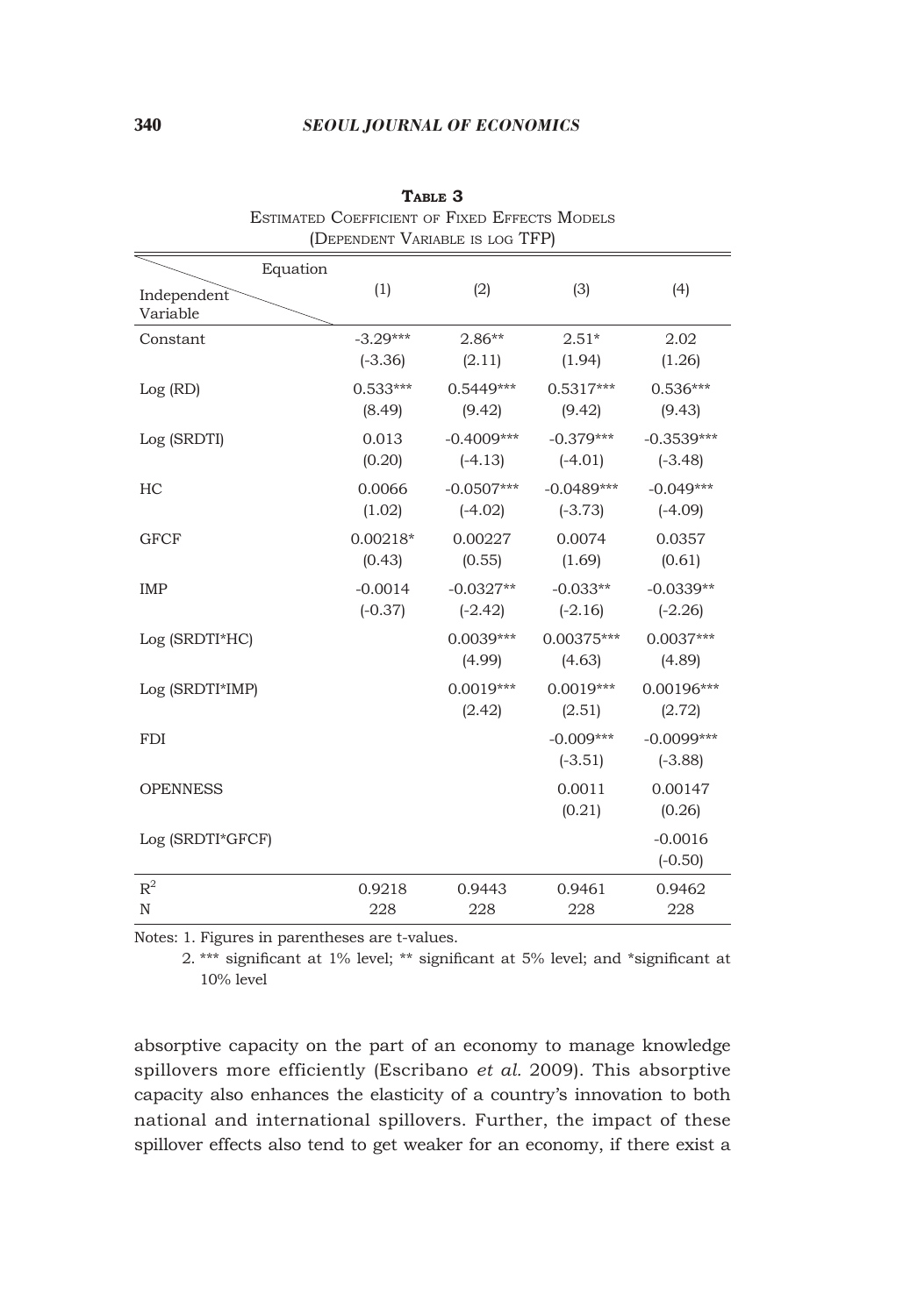large gap between that economy and the technological leaders (Mancusi 2008). Another crucial determinant for the reception of these foreign spillovers is the import pattern of countries, because a country that imports primarily from technological leaders is likely to receive more technology embodied in intermediate goods than another that imports primarily from follower countries (Keller 1999). In addition to that, FDI brought out by MNC's is not targeted to the development of local innovations and R&D which is an underlying reason for the negative impact of FDI on TFP across developing economies. Further, the growing geographical distance with technological leaders also adversely affect the productivity in recipient countries (Nishioka, and Ripoll 2011). Lastly, regardless of the free movement of labor and capital across the economies, there still exist the strong effects of borders on technology and knowledge transfer (Naveed, and Ahmad 2014).

The elasticity estimated for import shares individually in the table 3 in present study is found to be negative and significant, thus underlying the significance of developing countries' absorptive capacity in facilitating the effects of imports (Wang 2012). Further, the estimated elasticity corresponding to the interaction of the international R&D capital stock with both the import share and human capital are estimated to be 0.00196 and 0.0037 and are significant for both variables. These results are similar to the earlier study conducted by Engelbrecht (1997) who has specified the double role of human capital *i.e.*, the importance for domestic innovation and TFP catch-up process in his study. In other words, human capital helps to foster domestic innovation and also in the absorption of international knowledge spillovers.

The analysis in the table 3 based on equation (4) sheds the light on the mechanism through which aggregate trade is influencing the TFP of countries. But, there is a need to look beyond the simple relationship between R&D spillovers carried out by aggregate import of goods and services and their resultant impact on improving TFP across economies. As for growth of TFP, not only the aggregate level of trade matters rather than its composition of trade and the nature and quality of imports also play a very significant role. Thus, in the next estimation we have included only imports of capital goods as the carriers of knowledge spillovers.

The panel data regression results in table 4, reveals that domestic R&D stock, gross fixed capital formation and imports have positive and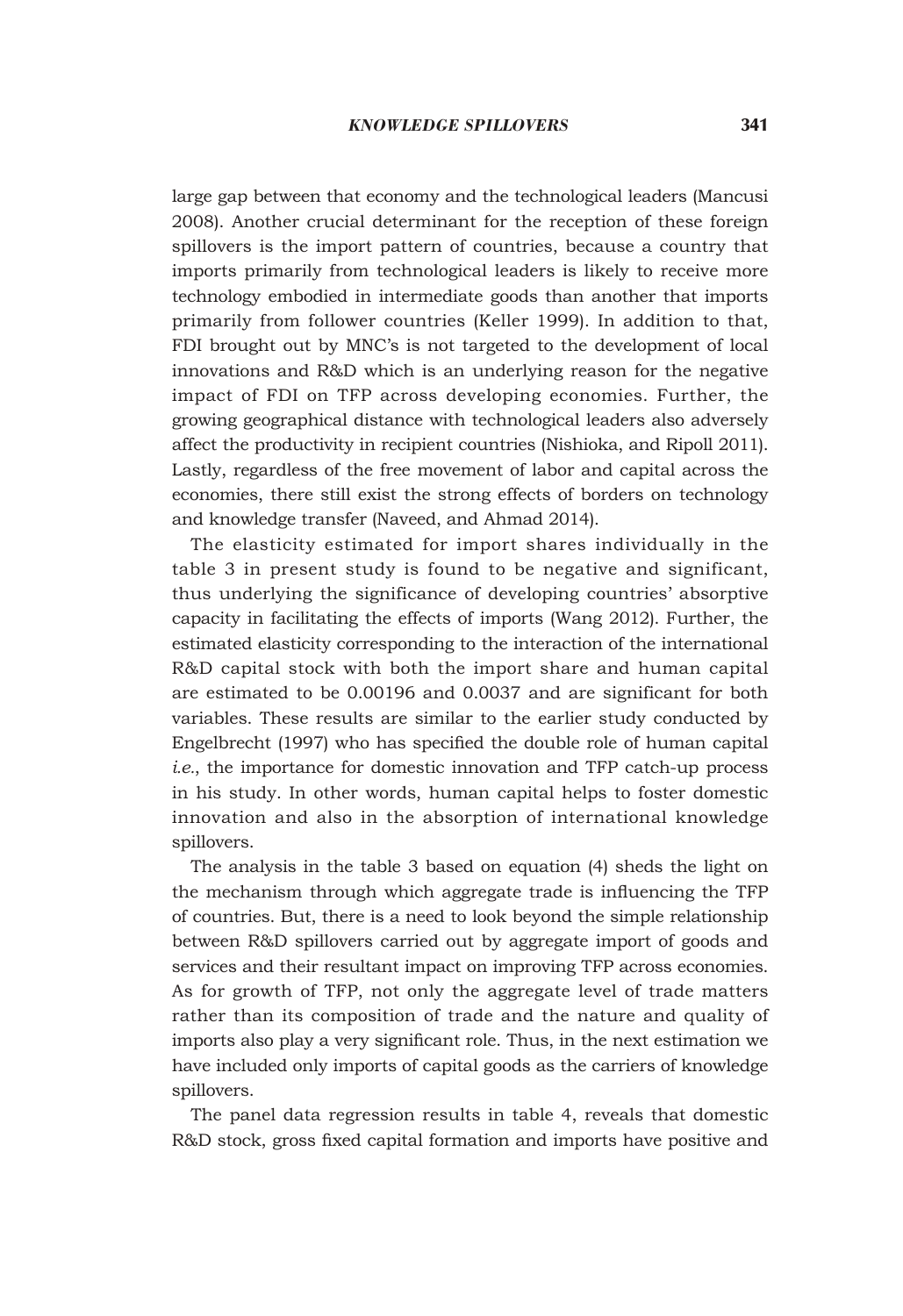### 342 *SEOUL JOURNAL OF ECONOMICS*

| ESTIMATED COEFFICIENT OF FIXED EFFECTS MODELS<br>(DEPENDENT VARIABLE IS LOG TFP) |                          |                           |                           |                           |  |  |
|----------------------------------------------------------------------------------|--------------------------|---------------------------|---------------------------|---------------------------|--|--|
| Equation                                                                         |                          |                           |                           |                           |  |  |
| Independent<br>Variable                                                          | (1)                      | (2)                       | (3)                       | (4)                       |  |  |
| Constant                                                                         | $-3.259***$<br>$(-7.00)$ | $2.718***$<br>(3.48)      | $2.59***$<br>(3.34)       | $2.27***$<br>(2.75)       |  |  |
| Log (RD)                                                                         | $0.535***$<br>(13.66)    | $0.58***$<br>(17.26)      | $0.573***$<br>(17.21)     | $0.3548***$<br>(5.26)     |  |  |
| Log (SRDK)                                                                       | 0.1046<br>(0.24)         | $-0.4029***$<br>$(-6.74)$ | $-0.400***$<br>$(-6.79)$  | $-0.384***$<br>$(-6.41)$  |  |  |
| НC                                                                               | $0.0066**$<br>(2.43)     | $-0.047***$<br>$(-6.82)$  | $-0.044***$<br>$(-6.49)$  | $-0.0448***$<br>$(-6.68)$ |  |  |
| <b>GFCF</b>                                                                      | 0.0022<br>(0.62)         | $-0.00006$<br>(0.02)      | $0.0066*$<br>(1.81)       | $0.094***$<br>(3.94)      |  |  |
| IMP                                                                              | $-0.0013$<br>$(-0.60)$   | $-0.021***$<br>$(-3.06)$  | $-0.025***$<br>$(-3.15)$  | $0.083***$<br>(2.64)      |  |  |
| Log (SRDK*HC)                                                                    |                          | 0.00355***<br>(8.30)      | $0.0033***$<br>(7.77)     | $0.0034***$<br>(8.16)     |  |  |
| Log (SRDK*IMP)                                                                   |                          | $0.00146***$<br>(3.31)    | $0.00192***$<br>(4.21)    | $-0.0050***$<br>$(-2.60)$ |  |  |
| <b>FDI</b>                                                                       |                          |                           | $-0.0134***$<br>$(-3.07)$ | $-0.1357***$<br>$(-4.16)$ |  |  |
| <b>OPENNESS</b>                                                                  |                          |                           | $-0.00038$<br>$(-0.01)$   | $-0.056***$<br>$(-3.56)$  |  |  |
| Log (SRDK*FDI)                                                                   |                          |                           |                           | $0.0075***$<br>(3.91)     |  |  |
| Log (SRDK*OPENNESS)                                                              |                          |                           |                           | $0.0035***$<br>(3.66)     |  |  |
| Log (SRDK*logRD)                                                                 |                          |                           |                           | $0.121**$<br>(3.33)       |  |  |
| Log (SRDK*GFCF)                                                                  |                          |                           |                           | $-0.0048***$<br>$(-3.66)$ |  |  |
| $R^2$<br>N                                                                       | 0.9182<br>228            | 0.9413<br>228             | 0.9443<br>228             | 0.9547<br>228             |  |  |

**Table 4**

Notes: 1. Figures in parentheses are t-values.

 2. \*\*\* significant at 1% level; \*\* significant at 5% level; and \*significant at 10% level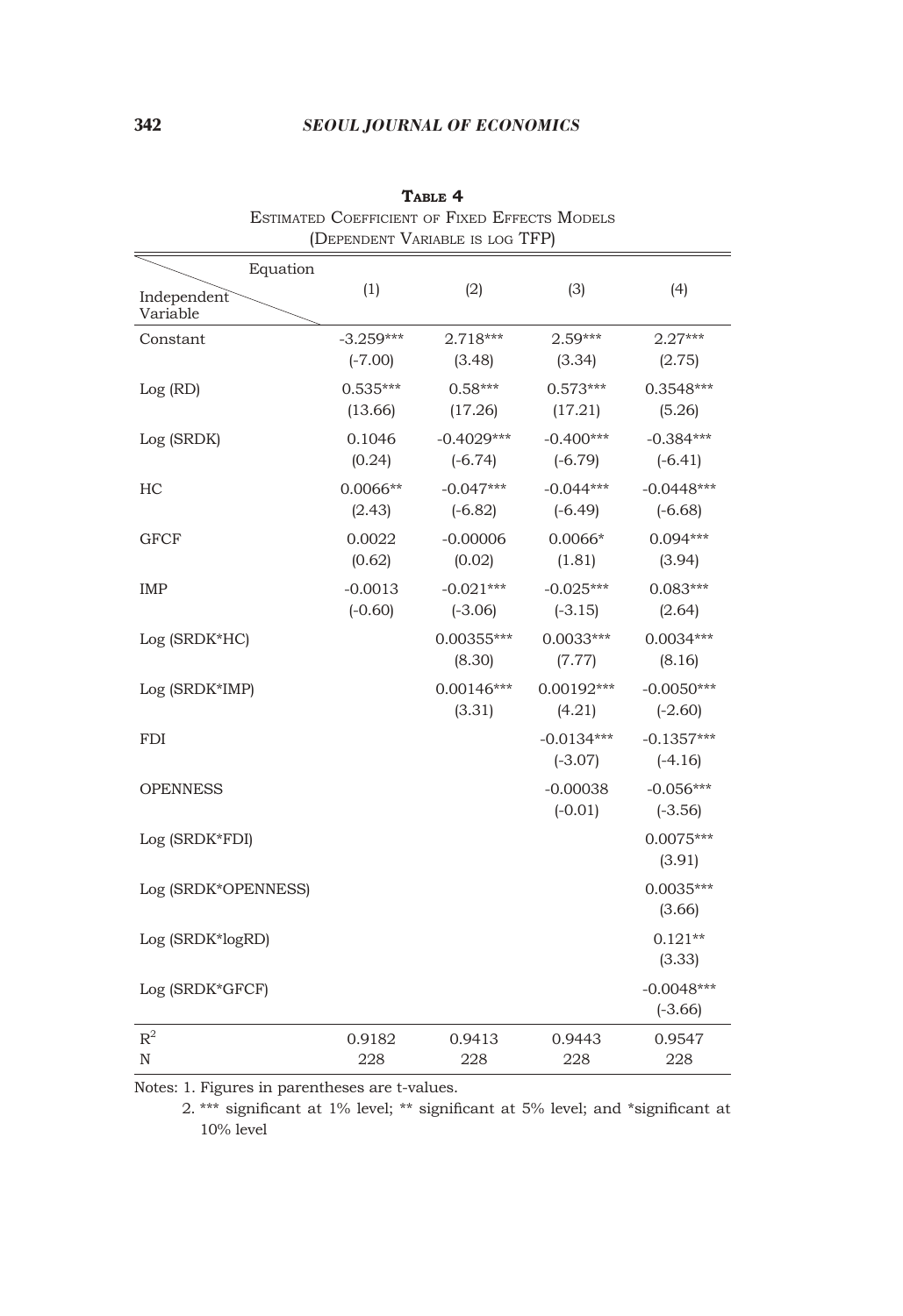significant impact on total factor productivity of selected 19 developing economies in the present study. The impact of foreign knowledge spillovers of capital goods, human capital and FDI taken on individual basis is found to be negative on TFP. But, the coefficients for the interaction terms of foreign knowledge spillovers with human capital, FDI, openness and domestic R&D stock are found to have positive impact on total factor productivity while the coefficients of interaction term of foreign knowledge spillovers and imports is found to be negative.

Subsequently checking the robustness of the results reported in the table 4 for autocorrelation by using the Woolridge's test for autocorrelation in panel data confirmed the presence of autocorrelation in above results. To test the robustness of our results, we have estimated the clustered robust standard errors and the results are reported in table 5.

The results reported in the table 5 reveals that domestic R&D stock, GFCF, and the interaction terms of foreign knowledge spillovers and human capital, domestic R&D stock, FDI and openness have positive impact on TFP across the selected economies while the impact of foreign knowledge spillovers, human capital, FDI and the interaction term of foreign knowledge spillovers and imports have negative impact on the TFP of selected economies.

Further comparing the results of table 3 with table 5, where spillovers are supposed to be carried out through aggregate imports of goods and services in case of former and import of capital goods in case of latter reveals that although the impact of knowledge spillovers are found to be negative in both the cases, but the interaction term of foreign knowledge spillovers and imports have remained positive in former and in the case of latter it is found to be negative. The underlying reason behind it is that the knowledge of the foreign firms spills over through R&D activities of foreign firms, but not through their production activities. In other words, productivity of domestic firms is positively affected through R&D stocks of foreign owned firms while the impact of capital stock is found to be absent (Todo 2006).

Thus, the impact of foreign knowledge spillovers measured through imports of total goods and services exhibit the sounder effects on the TFP of these selected 19 developing economies as compared to the spillovers carried out through imports of capital goods alone. Further, assessing the impact of secondary education on TFP of these economies reveals that although the interaction term of foreign knowledge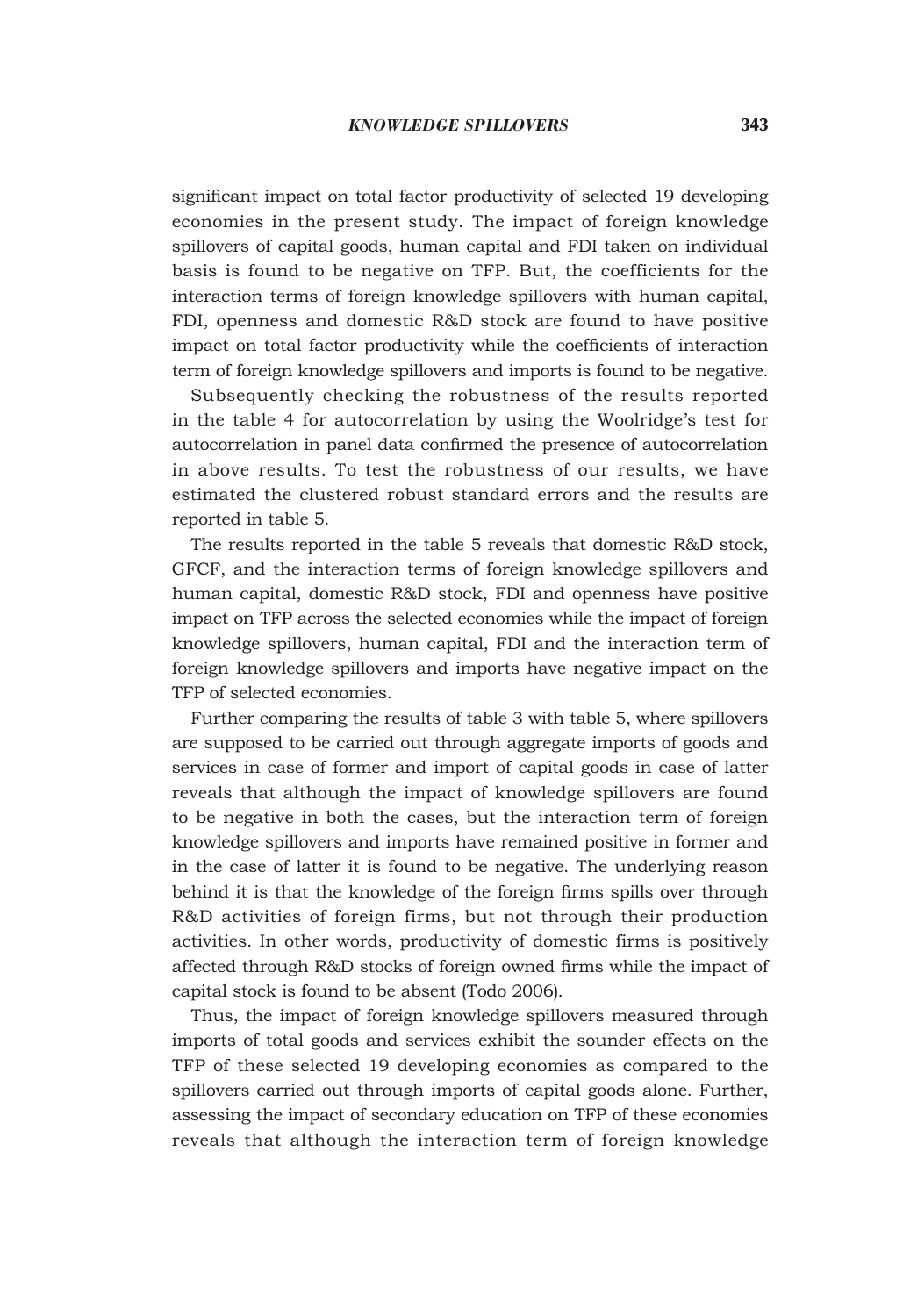### 344 *SEOUL JOURNAL OF ECONOMICS*

| ESTIMATED COEFFICIENT OF FIXED EFFECTS MODELS<br>(DEPENDENT VARIABLE IS LOG TFP) |                          |                          |                          |                          |  |
|----------------------------------------------------------------------------------|--------------------------|--------------------------|--------------------------|--------------------------|--|
| Equation                                                                         |                          |                          |                          |                          |  |
| Independent<br>Variable                                                          | (1)                      | (2)                      | (3)                      | (4)                      |  |
| Constant                                                                         | $-3.259***$<br>$(-3.39)$ | $2.718*$<br>(1.91)       | $2.56*$<br>(1.79)        | 2.27<br>(1.31)           |  |
| Log (RD)                                                                         | $0.535***$<br>(8.05)     | $0.583***$<br>(8.55)     | $0.573***$<br>(8.99)     | $0.354***$<br>(2.24)     |  |
| Log (SRDK)                                                                       | 0.104<br>(0.14)          | $-0.402***$<br>$(-4.29)$ | $-0.400***$<br>$(-4.28)$ | $-0.384***$<br>$(-3.32)$ |  |
| НC                                                                               | 0.0066<br>(1.00)         | $-0.047***$<br>$(-3.36)$ | $-0.044***$<br>$(-3.17)$ | $-0.044***$<br>$(-3.94)$ |  |
| <b>GFCF</b>                                                                      | 0.0022<br>(0.42)         | 0.00006<br>(0.01)        | 0.0066<br>(1.57)         | $0.094**$<br>(2.14)      |  |
| IMP                                                                              | $-0.0013$<br>$(-0.33)$   | $-0.0213$<br>$(-1.62)$   | $-0.025*$<br>$(-2.17)$   | $0.083**$<br>(2.26)      |  |
| Log (SRDK*HC)                                                                    |                          | 0.003557***<br>(4.37)    | $0.0033***$<br>(4.05)    | $0.0034***$<br>(5.19)    |  |
| Log (SRDK*IMP)                                                                   |                          | 0.00146<br>(1.86)        | $0.0019**$<br>(2.52)     | $-0.005**$<br>$(-2.22)$  |  |
| <b>FDI</b>                                                                       |                          |                          | $-0.0134**$<br>$(-3.01)$ | $-0.135**$<br>$(-2.12)$  |  |
| <b>OPENNESS</b>                                                                  |                          |                          | $-0.00038$<br>$(-0.01)$  | $-0.056**$<br>$(-3.17)$  |  |
| Log(SRDK*FDI)                                                                    |                          |                          |                          | $0.0075**$<br>(3.42)     |  |
| Log(SRDK*OPENNESS)                                                               |                          |                          |                          | $0.003***$<br>(3.42)     |  |
| $Log(SRDK)*log(RD)$                                                              |                          |                          |                          | 0.0121<br>(1.61)         |  |
| Log(SRDK*GFCF)                                                                   |                          |                          |                          | $-0.00013*$<br>$(-1.92)$ |  |
| $\mathbb{R}^2$<br>N                                                              | 0.9182<br>228            | 0.9413<br>228            | 0.9443<br>228            | 0.9547<br>228            |  |

**Table 5** Estimated Coefficient of Fixed Effects Models

Notes: 1. Figures in parentheses are t-values.

 2. \*\*\* significant at 1% level; \*\* significant at 5% level; and \*significant at 10% level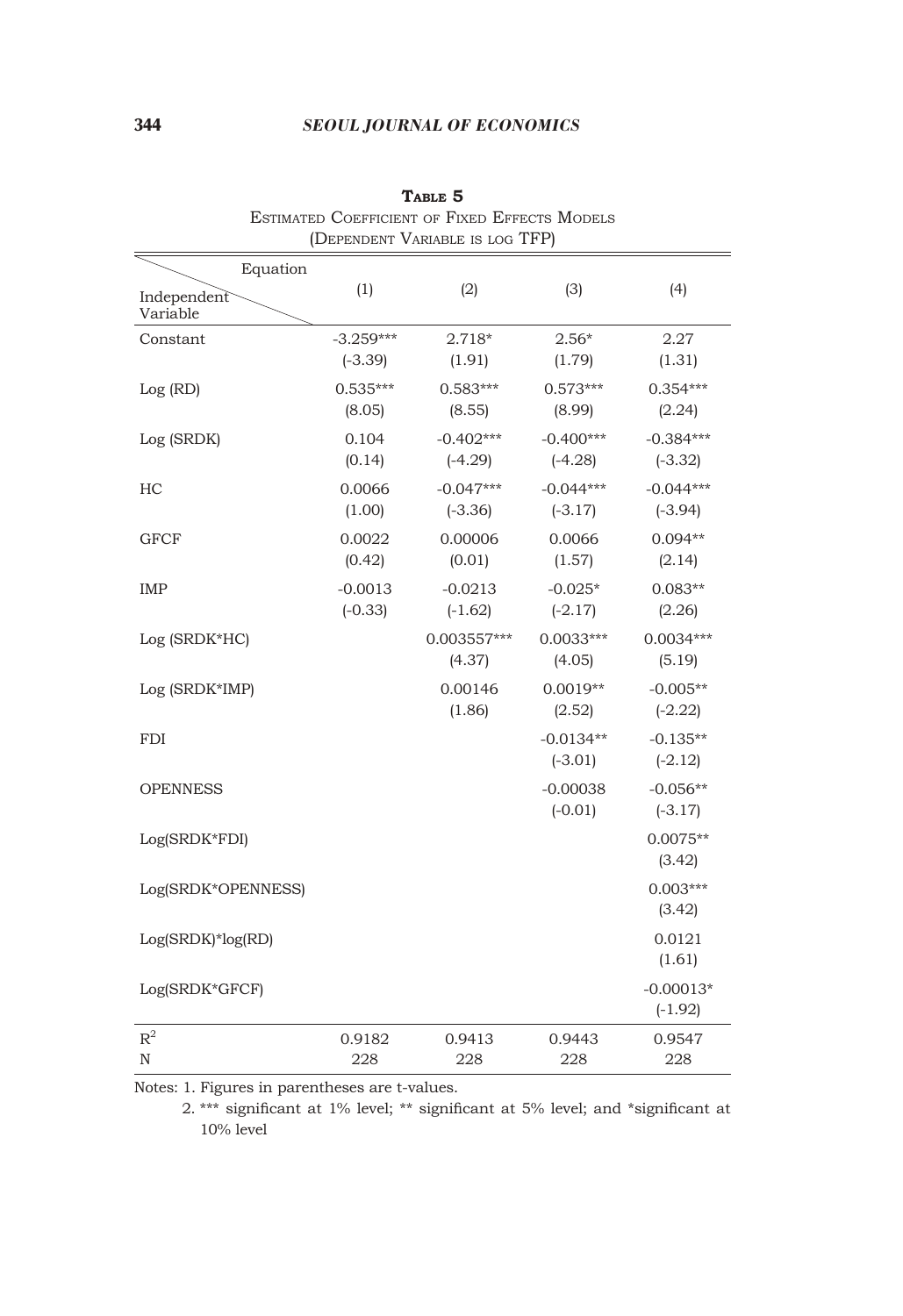#### *KNOWLEDGE SPILLOVERS* 345

| Elasticity of total factor productivity with respect to |      |      |                            |  |
|---------------------------------------------------------|------|------|----------------------------|--|
| Foreign R&D                                             |      |      | Domestic R&D               |  |
| 2001                                                    | 2006 | 2012 | 2001-2012                  |  |
| 0.03                                                    | 0.05 | 0.06 |                            |  |
| 0.03                                                    | 0.04 | 0.04 |                            |  |
| 0.04                                                    | 0.06 | 0.04 |                            |  |
| 0.03                                                    | 0.02 | 0.03 |                            |  |
| 0.11                                                    | 0.13 | 0.14 |                            |  |
| 0.14                                                    | 0.14 | 0.16 |                            |  |
| 0.05                                                    | 0.06 | 0.07 |                            |  |
| 0.19                                                    | 0.18 | 0.14 |                            |  |
| 0.06                                                    | 0.09 | 0.09 |                            |  |
| 0.09                                                    | 0.07 | 0.09 | $\blacktriangleright$ 0.53 |  |
| 0.07                                                    | 0.15 | 0.19 |                            |  |
| 0.11                                                    | 0.09 | 0.11 |                            |  |
| 0.07                                                    | 0.07 | 0.05 |                            |  |
| 0.14                                                    | 0.13 | 0.15 |                            |  |
| 0.08                                                    | 1.28 | 0.13 |                            |  |
| 0.08                                                    | 0.08 | 0.08 |                            |  |
| 0.05                                                    | 0.05 | 0.04 |                            |  |
| 0.04                                                    | 0.06 | 0.05 |                            |  |
| 0.09                                                    | 0.09 | 0.11 |                            |  |
|                                                         |      |      |                            |  |

**Table 6** Country-Specific, Time Varying Estimates of the Impact of R&D Capital STOCKS ON TOTAL FACTOR PRODUCTIVITY

spillovers and human capital has been found positive but assessing the individual impact of human capital as a proxy through secondary education has negative impact on TFP.

Table 6 depicts the estimated elasticities of total factor productivity with respect to the foreign R&D capital stocks—which are simply the estimated coefficient from Table 3 multiplied by the import share—for 2001, 2006, and 2012. These elasticities at three points of time for 19 selected economies reveal that there has been a rise in these elasticities over this period of time except Azerbaijan, Malaysia and Bulgaria where there had been decline in this intensity over these three points of time. Further, these elasticities have been found highest for Krgyz Republic followed by Panama. Thus, across all the selected economies, impact of domestic R&D stock has remained stronger as compared to foreign R&D stock which is due to their low level of human capital and large technological gap with the advanced economies.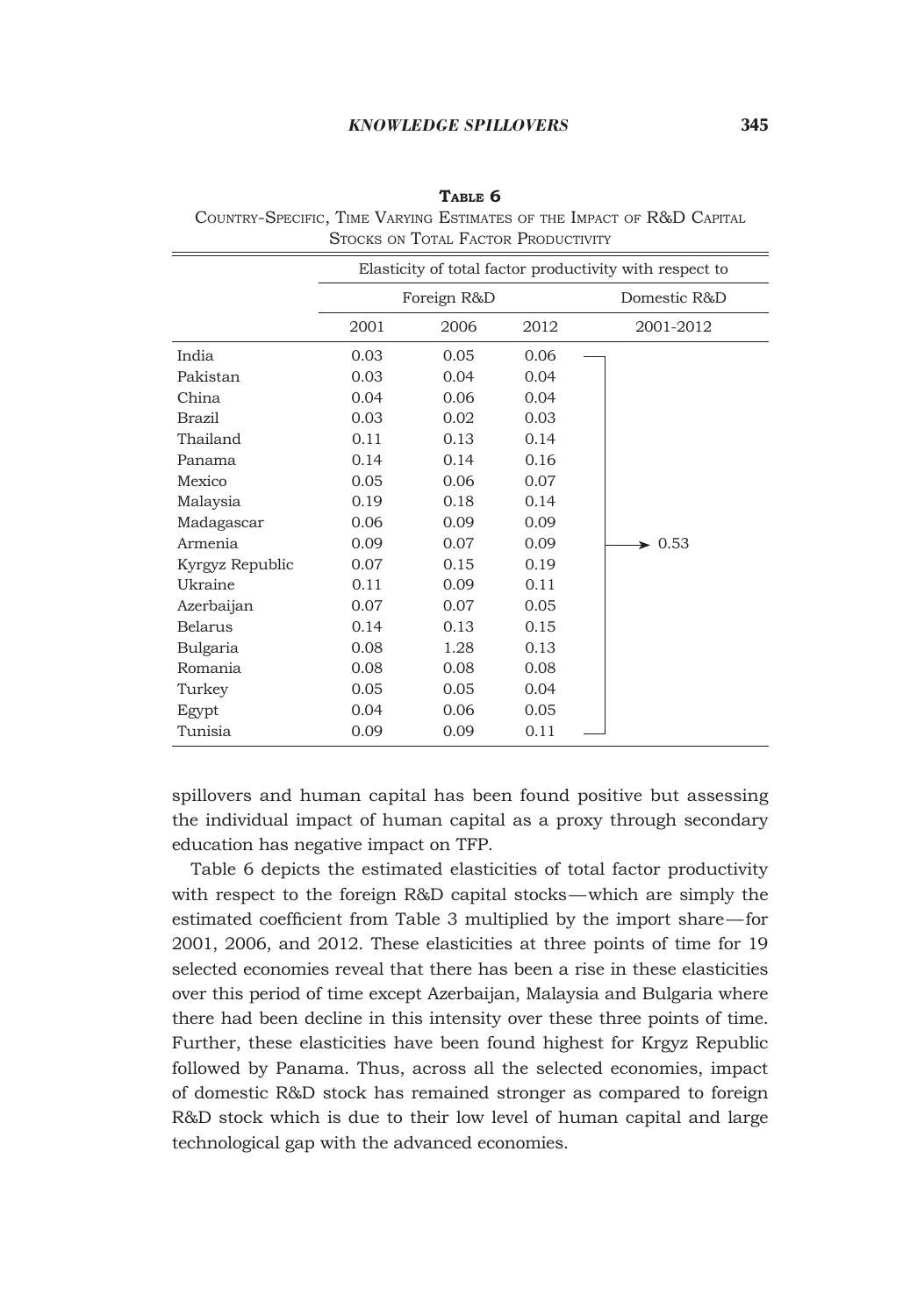#### **V. Conclusions**

In the context of globalization, the role of the spillovers and R&D externalities as the conduits for the economic growth and productivity have remained one of leading issue for research during the last few decades. Thus, a number of studies have been conducted in this context till now, which differs in terms of their sample selection, have found out the different impacts of these spillovers on economic growth and productivity across these economies. The present study examined the role of domestic capability of knowledge production and international knowledge spillovers in augmenting the total factor productivity (TFP) taking the case of 19 developing economies covering the period 2001-2012. The estimation procedure in obtaining the coefficients is panel data regression analysis. We have used fixed effects model for estimating the magnitude of coefficient and the choice for fixed effects is made on the basis of Hausman test. In addition to domestic and foreign R&D stock, the study has also probed the impact of human capital, trade, FDI, openness to trade and the interaction of foreign knowledge spillovers. The results of the study reveals that domestic R&D stock, gross fixed capital formation and the interaction terms of foreign R&D spillovers with trade and human capital have positive and significant impact on the TFP of these developing economies. Thus by trading with advanced countries developing economies can have access to the more advanced technologies developed in their trading partners resulting into improvement of their total factor productivity. Therefore, liberalization of trade should be stimulated by developing economies to augment their level of TFP. In addition to that, this rise in total factor productivity is also determined by improving level of human capital across these economies which facilitate the absorption of knowledge spillovers. These results are in line with the findings of the earlier studies conducted by Coe, and Helpman (1995) and Singh (2004). On the other hand, the impact of foreign spillovers and FDI and openness on TFP has been found to be negative in the present study as R&D spillovers are also determined by distance among these nations, levels of their technological capabilities, inward or outward oriented policies of MNCs and as well as various barriers of language, culture *etc*. Thus, unlike the earlier studies in which foreign knowledge spillovers just like the domestic R&D stock have positive impact on TFP of an economy, our study found that this perception is context specific instead of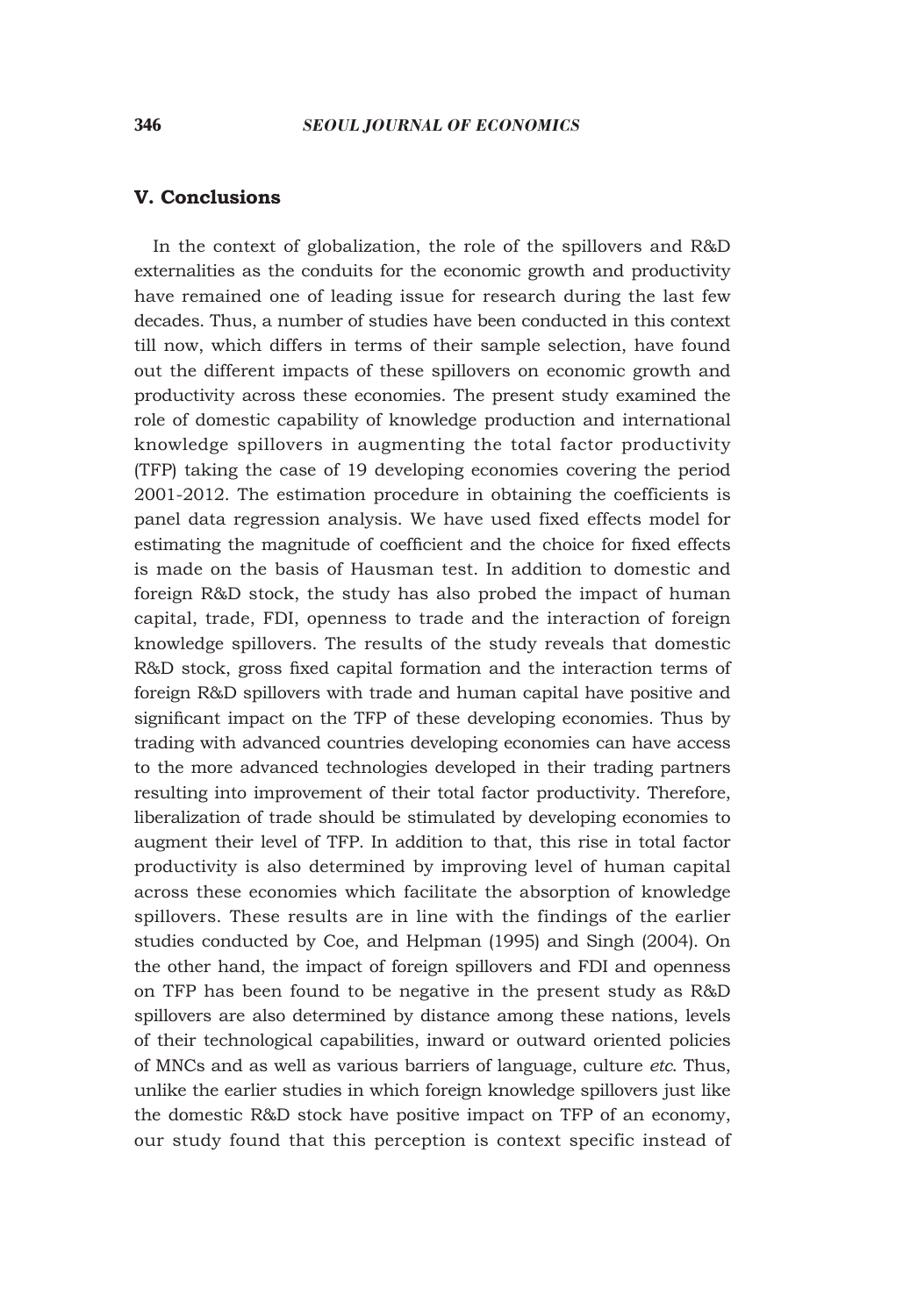being universal. Later on, the results of the subsequent analysis in which foreign knowledge spillovers are measured as bilateral capital goods' import share weighted average of domestic R&D capital stock of each country's trading partner reveals that interaction term of foreign knowledge spillovers with imports of capital goods alone is found to be negative while it is positive in case of total goods and services, which is backed by the reason that developed economies tends to benefit more from the imports of capital goods while developing economies only have spillovers from imported intermediate and consumption goods (Wang, and Tang 2015).

The results of our study are supportive of the hypothesis that a country having higher ratio of imports of total goods and services tend to grow faster than the economies that are dependent on the import of capital goods only. There are important implications for developing countries *i.e.*, taking the advantage of their comparative advantage in producing labor-intensive consumer goods, developing countries can augment their economic growth (Lewer, and Berg 2003). Thus, by enhancing the level of international trade, a country can have access to a wider range of intermediate and capital inputs, which in turn facilitates more research and development or learning-by-doing activities (Lee 1995). This implies that developing countries should strengthen their technological policies that generate incentive to invest in research and development and build national innovation system.

# **Appendix 1 [List of Countries included in the Analysis]**

Austria Belgium Canada Czech Republic Denmark Estonia Finland France Germany Hungary Ireland Israel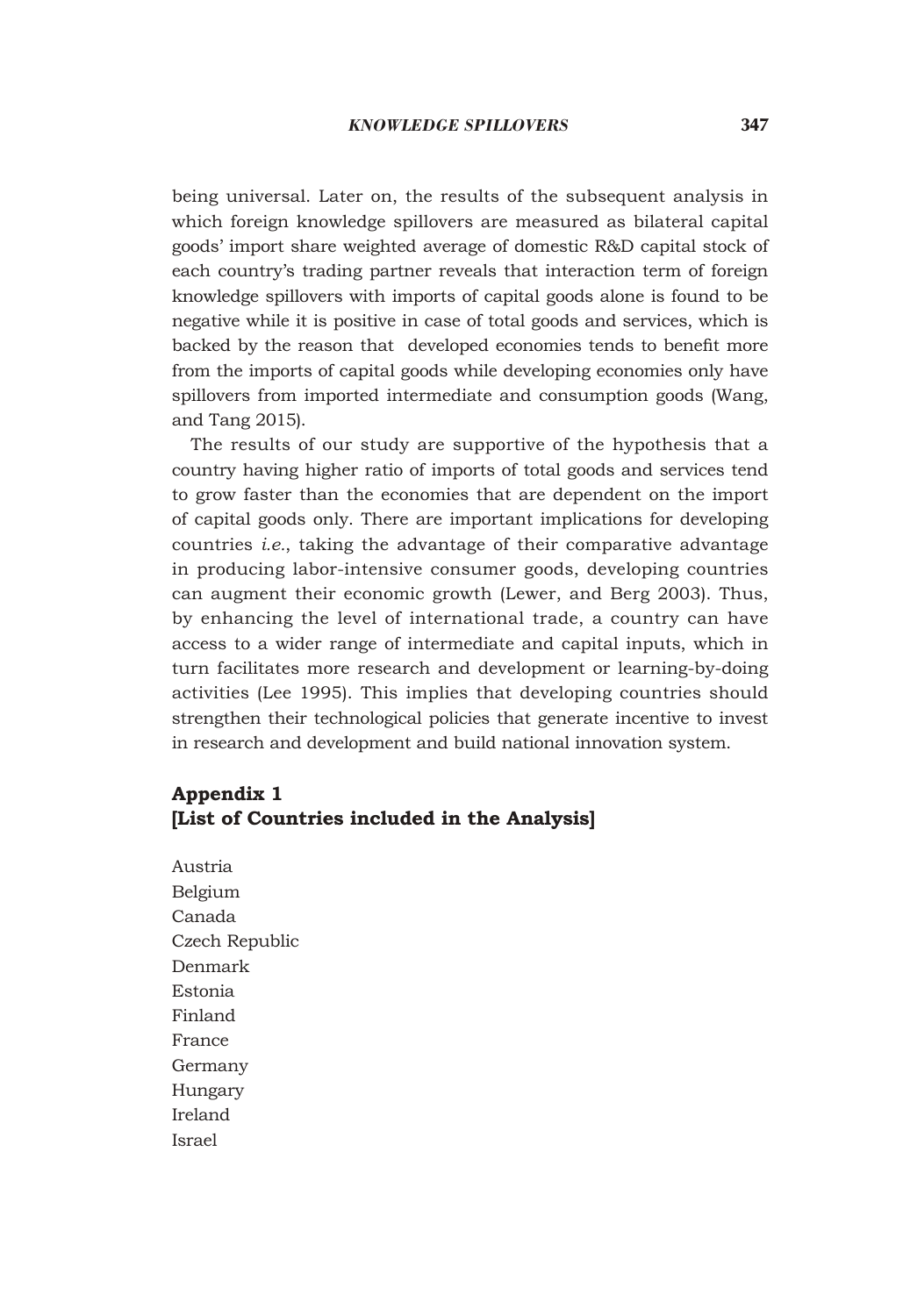Italy Japan Korea Netherland Norway Poland Portugal Slovak Republic Slovenia Spain Turkey UK **USA** China

*(Received 6 March 2017; Revised 11 July 2017; Accepted 26 July 2017)*

### **References**

- Aghion, P., and Howitt, P. A. "Model of Growth through Creative Destruction." *Econometrica* 60 (No. 2 1992): 323-351.
- Amann, E., and Virmani, S. "Foreign Direct Investment and Reverse Technology Spillovers: The Effect on Total Factor Productivity." *OECD Journal: Economic Studies* 2014 (No. 1 2014): 129-153.
- Ang, J., and Madsen, J. B. "International R&D Spillovers and Productivity Trends in the Asian Miracle Economics." *Economic Inquiry* 51 (No. 2 2013): 1523-1541.
- Basant, R., and Fikkert, B. "The Effects of R&D, Foreign Technology Purchase, and Domestic and International Spillovers on Productivity in Indian Firms." *Review of Economics and Statistics* 78 (No. 2 1996): 187-199.
- Belitz, H., and Molders, F. International Knowledge Spillovers through High-TechImports and R&D of Foreign-Owned Firms. DIW Berlin Discussion Paper No. 1276, 2013.
- Bottazzi, L., and Peri, G. "Innovation and Spillovers in Regions: Evidence from European Patent Data." *European Economic Review* 47 (No. 4 2003): 687-710.
- Branstetter, Lee. "Are Knowledge Spillovers International or International in Scope? Micro-econometric Evidence from US and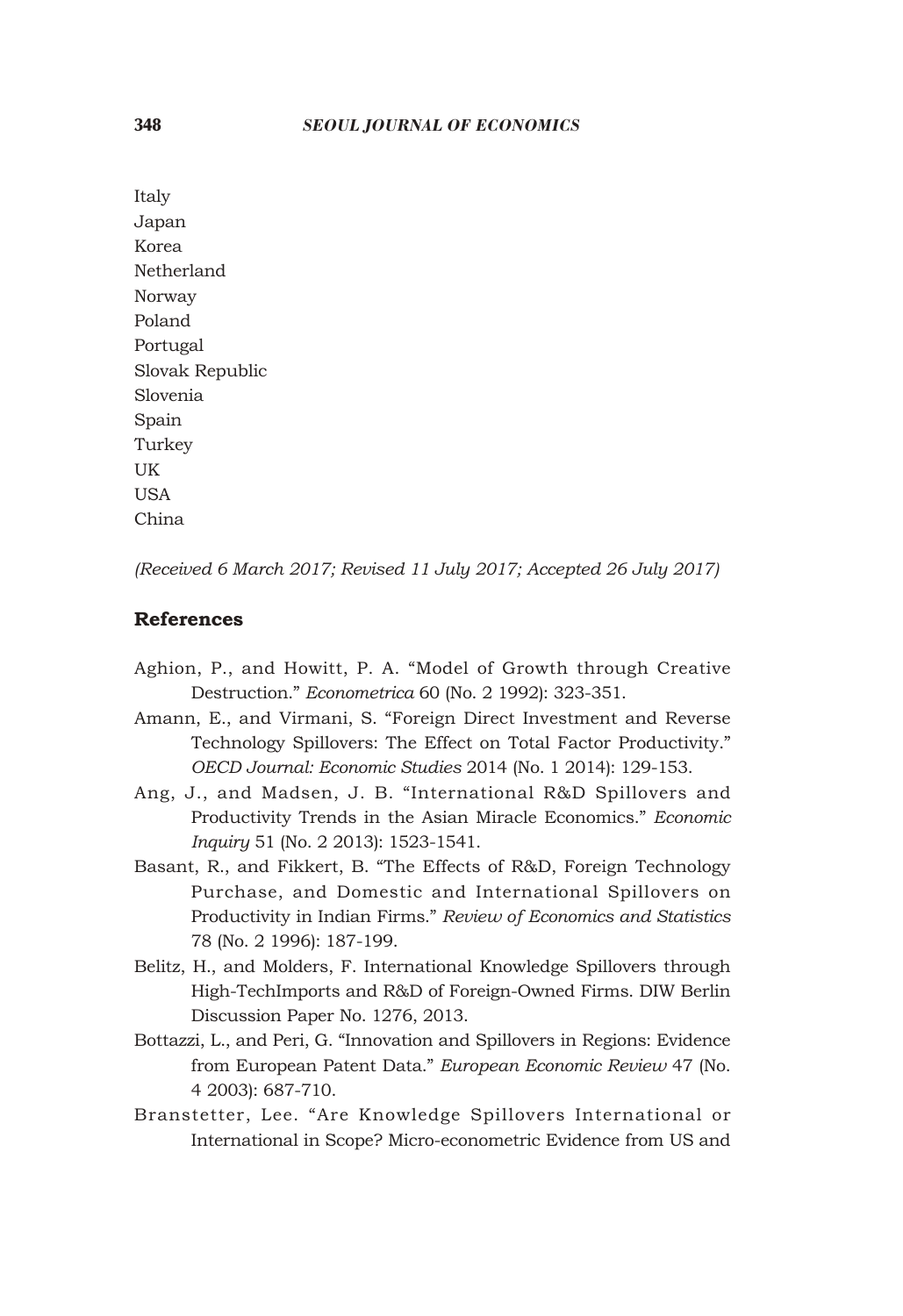Japan." *Journal of International Economics* 53 (No. 1 2001): 57- 79.

- Coe, D., Helpman, E., and Hoffmaister, A. W. "North-South R&D Spillovers." *The Economic Journal* 107 (No. 440 1997): 134-149. . "International R&D Spillovers and Institutions." *European* 
	- *Economic Review* 53 (No. 7 2009): 723-741.
- Coe, David T., and Helpman, E. "International R&D Spillovers." *European Economic Review* 39 (No. 5 1995): 859-87.
- Comin, D. International R&D Spillovers. New York University and NBER, 2006. Available at http://www.people.hbs.edu/dcomin/ def.pdf
- Dimmerman, A. J. Foreign R&D Capital Stock as a Channel for Technology Transfer Latin America and Southeast Asia, 2003. Available at https://pdfs. semanticscholar.org/efcf/5e165d9922f 41db56b547f7508578c471af1.pdf.
- Eaton, J., and Kortum, S. "International Technology Diffusion Theory and Measurement." *International Economic Review* 40 (No. 3 1999): 537-70.
- Engelbrecht, H-J. "International R&D spillovers, human Capital and productivity in OECD economics: An Empirical Investigation." *European Economic Review* 41 (No. 8 1997): 1479-88.
- . "Human Capital and International Knowledge Spillovers in TFP Growth of a Sample of Developing Countries: An Exploration of Alternative Approaches." *Applied Economics* 34 (No. 7 2002): 831- 841.
- Escribano, A., Fosfuri, A., and Tribo, J. A. "Managing External Knowledge Flows: The Moderating Role of Absorptive Capacity." *Research Policy* 38 (No. 1 2009): 96-105.
- Evenson, R. E., and Singh, L. Economic Growth, International Technological Spillovers and Public Policy: Theory and Empirical Evidence from Asia, Centre Discussion Paper No. 777, Economic Growth Centre, 1997. Available at http://aida.wss.yale.edu/ growth\_pdf/cdp777.pdf
- Frantzen, D. "Innovation, international technological diffusion and the changing influence of R&D on productivity." *Cambridge Journal of Economics* 24 (No. 2 2000): 193-210.
- Gill, Anita, and Singh, Lakhwinder. "Internationalization of Firms from China and India: Theory, Evidence and Policy." *Millennial Asia: An International Journal of Asian Countries* 3 (No. 1 2012): 23-44.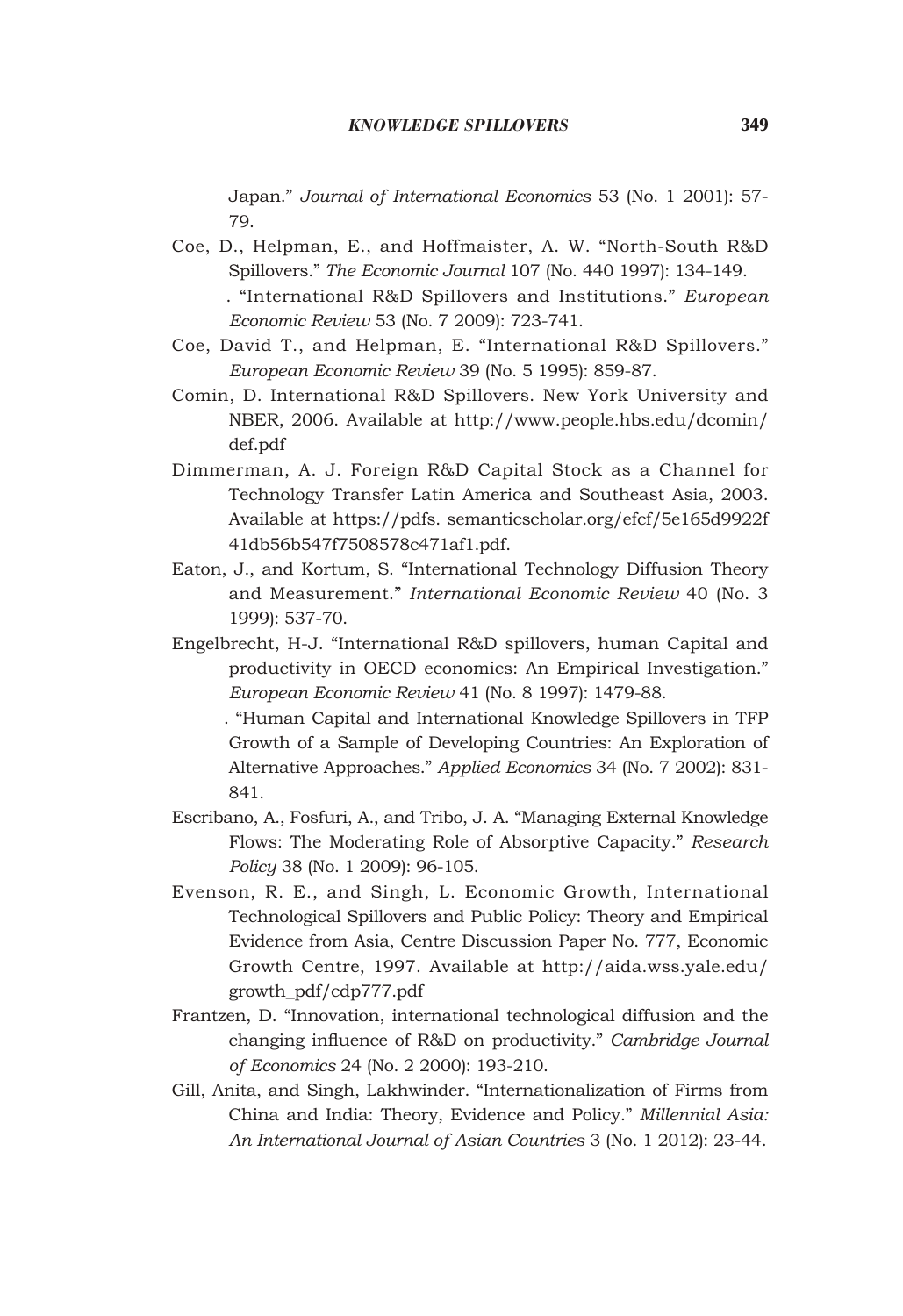- Gorg, H., and Greenway, D. "Much Advertisement about Nothing? Do Domestic Firms Really Benefit from Foreign Direct Investment." *World Bank Research Observer* 19 (No. 2 2004): 171-97.
- Grossman, G. M., and Helpman, E. *Innovation and Growth in the Global Economy.* Cambridge: The MIT Press*,* 1991.
- Guellec, D., and De La Potterie, B. V. P. "R&D and Productivity Growth." *OECD Economic Studies* 2001 (No. 2 2001): 103-126.
- IMF, Direction of Trade Statistics, Washington D.C.: International Monetary Fund, 2016.
- Joseph, K. J. "Has Trade been an Engine of Inclusive Growth? India's Experience Under Globalization." *Millennial Asia: An International Journal of Asian Studies* 4 (No. 2 2013): 135-157.
- Kokko, A., Zejan, M., and Tansini, R. "Trade regimes and spillover effects of FDI: Evidence from Uruguay." *WeltwirtschaftlichesArchiv* 137 (2001): 124-149.
- Kao, C., Chiang, M. H., and Chen, B. "International R&D Spillovers: An application of estimation and Inference in Panel Co-integration." *Oxford Bulletin of Economics and Statistics* 61 (No. S1 1999): 691- 709.
- Keller, W. "Are International R&D Spillovers Trade Related? Analyzing Spillovers among Randomly Matched Trade Partners." *European Economic Review* 42 (No. 8 1998): 1469-1481.
- . How Trade Patterns and Technology Flows Affect Productivity Growth, National Bureau of Economic Research, NBER Working Paper No. 6990, 1999.
	- . "International Technology Diffusion." *Journal of Economic Literature* 42 (No. 3 2004): 752-782.
- Lee, J. W. "Capital goods Imports and Long-run Growth." *Journal of Development Economics* 48 (No. 1 1995): 91-110.
- Lee, Keun. *Schumpeterian Analysis of Economic Catch-up: Knowledge, Path Creation, and Middle-Income Trap*. Cambridge: Cambridge University Press*,* 2013.
- Lewer, J., and V. den Berg, H. "Does Trade Composition Influence Economic Growth? Time Series Evidence of 28 OECD and Developing Countries." *Journal of International Trade and Economic Development* 12 (No. 1 2003): 39-96.
- Lucas, R. E. "On the Mechanics of Economic Development." *Journal of Monetary Economics* 22 (No. 1 1988): 3-42.
- Luintel, K., and Khan, M. "Are International R&D Spillovers Costly for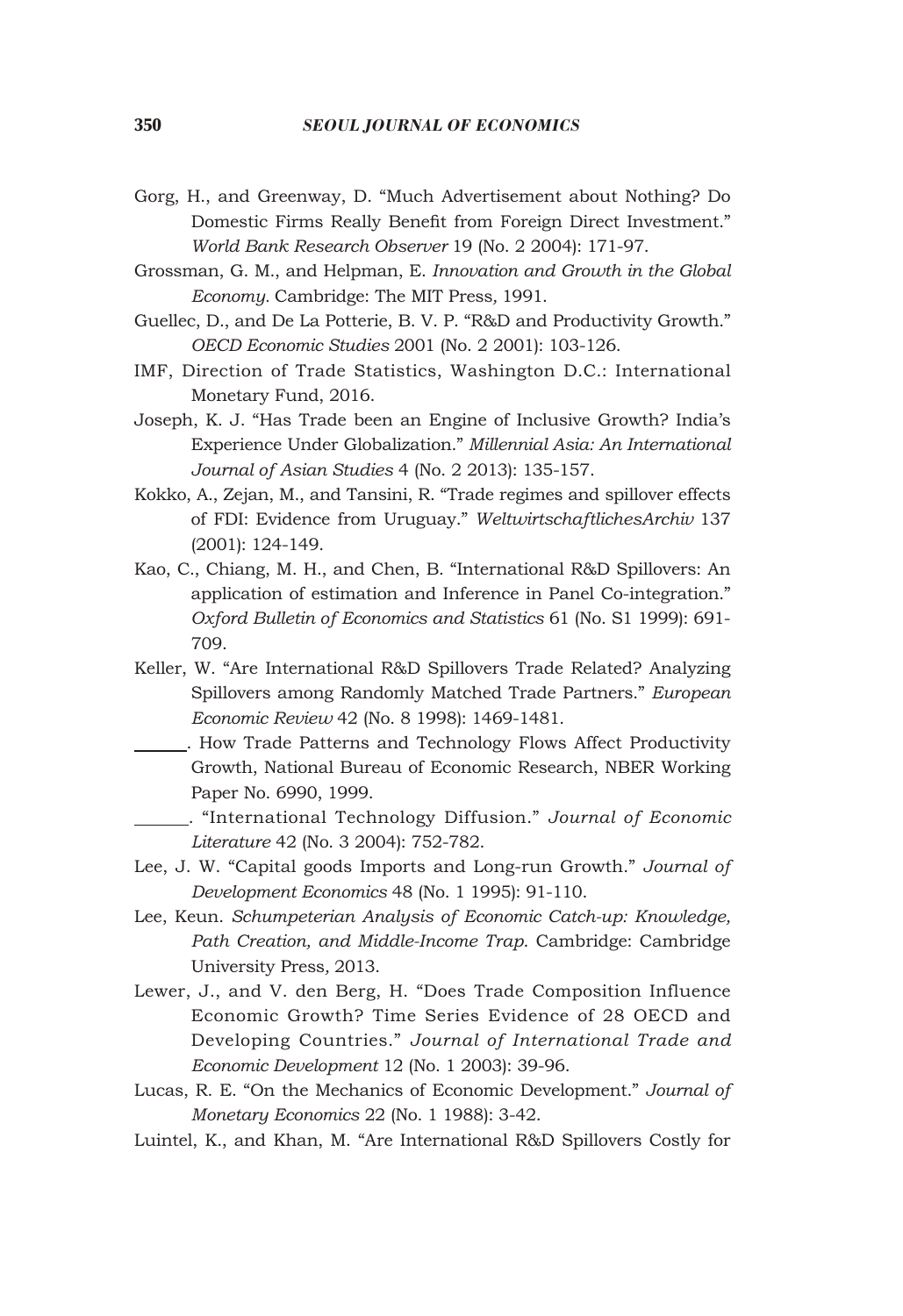the United States?" *The Review of Economics and Statistics* 86 (No. 4 2004): 896-910.

- Madden, G., Savage, S. J., and Bloxham, J. P. "Asian and OECD International R&D Spillovers." *Applied Economic Letters* 8 (No. 7 2001): 431-435.
- Mancusi, M. L. "International Spillovers and Absorptive Capacity: A Cross-Country cross Sector Analysis based on Patents and Citations." *Journal of International Economics* 76 (No. 2 2008): 155-165.
- Naveed, A., and Ahmad, Nisar. Technology Spillovers and International Borders: A Spatial Econometric Analysis. Department of Border Region Studies.University of Southern Denmark. Working Paper No. 02/14, 2014.
- Nishioka, S., and Ripoll, M. Productivity, R&D, and International Technology diffusion at the industry level. Department of Economics, West Virginia Universityand University of Pittsburgh, 2011. Available at https://editorialexpress.com/cgi-bin/ conference/download.cgi?db name=NASM2011&paper\_id=765.
- Nursamsu, S., and Hastiadi, Faisal. "Analysis of International R&D Spillover from International Trade and Foreign Direct Investment Channel: Evidence from Asian Newly Industrialized Countries*.*" *Journal of Economic Cooperation and Development* 36 (No. 2 2015): 125-154.
- Prichett, L. "Where has all the Education Gone." *World Bank Economic Review* 15 (No. 3 2001): 367-391.
- Romer, P. M. "Increasing Returns and Long-run Growth." *Journal of Political Economy* 94 (No. 5 1986): 1002-37.
	- . "Endogenous Technical Change." *Journal of Political Economy* 98 (No. 5 1990): 71-102.
- Sjogren, A. Human Capital, R&D and Economic Growth.Working Paper Series in Economics and Finance No. 238, Stockholm School of Economics, 1998.
- Sadraoui, T. "A Co-integration Panel Data Analysis for International R&D Spillovers and R&D Cooperation: Case Study from Mediterranean Countries." *International Journal of Knowledge and Learning* 7 (Nos. 3-4 2011): 179-196.
- Saggi, Kamal. "Trade, Foreign Direct Investment and International Technology Transfer: A Survey." *The World Bank Research Observer* 17 (No. 2 2002): 191-235.